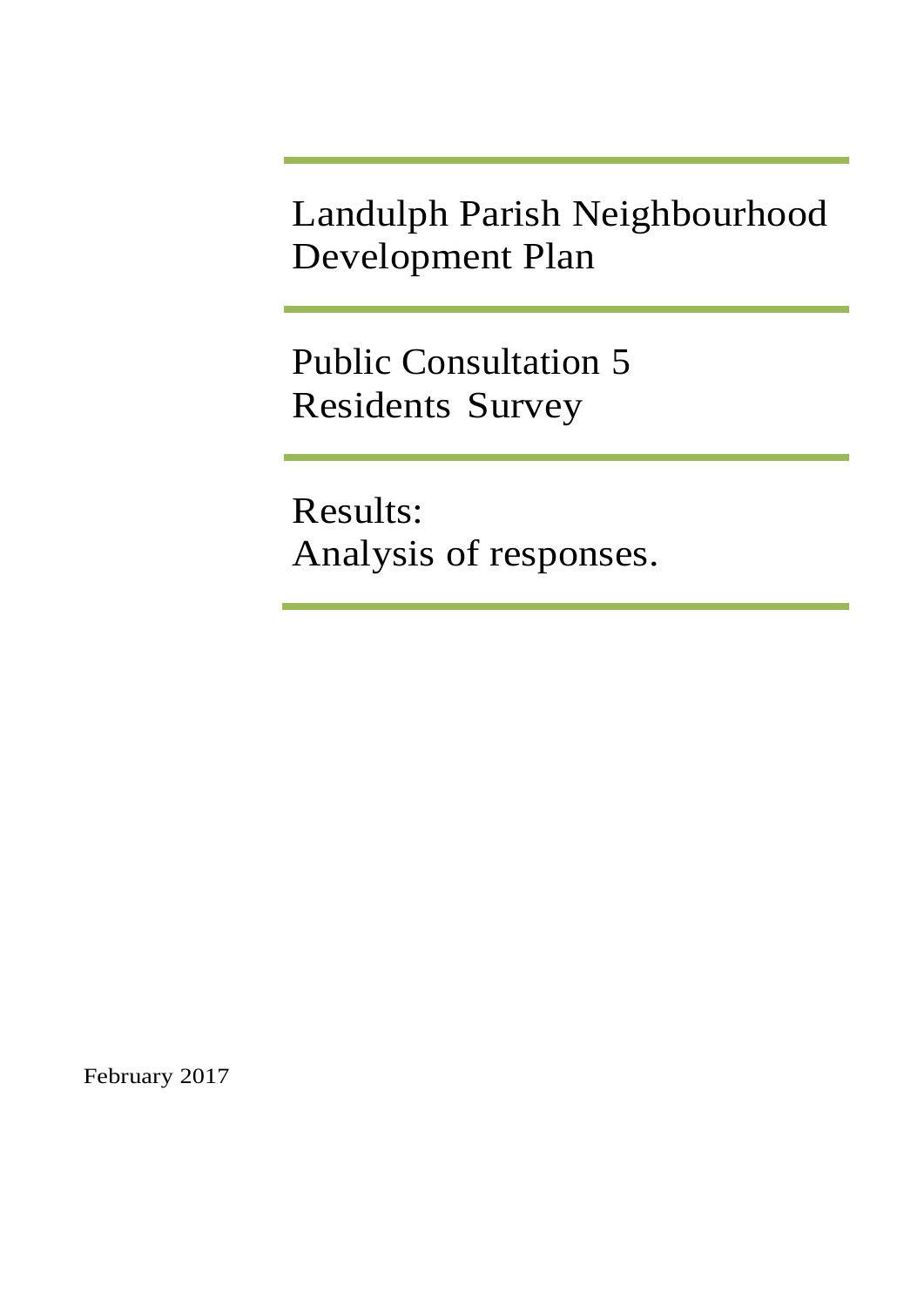# **Contents**

# Page

| 1. Introduction                                                       |     |
|-----------------------------------------------------------------------|-----|
| 2. Profile of respondents completing the questionnaire (Demographics) | 5   |
| 3. Quantitative Questions                                             | 6   |
| 4. Text Questions                                                     | 13  |
| 5. Open comments on separate sheet (Q36)                              | 14  |
| 6. Full set of text responses as submitted                            | 16. |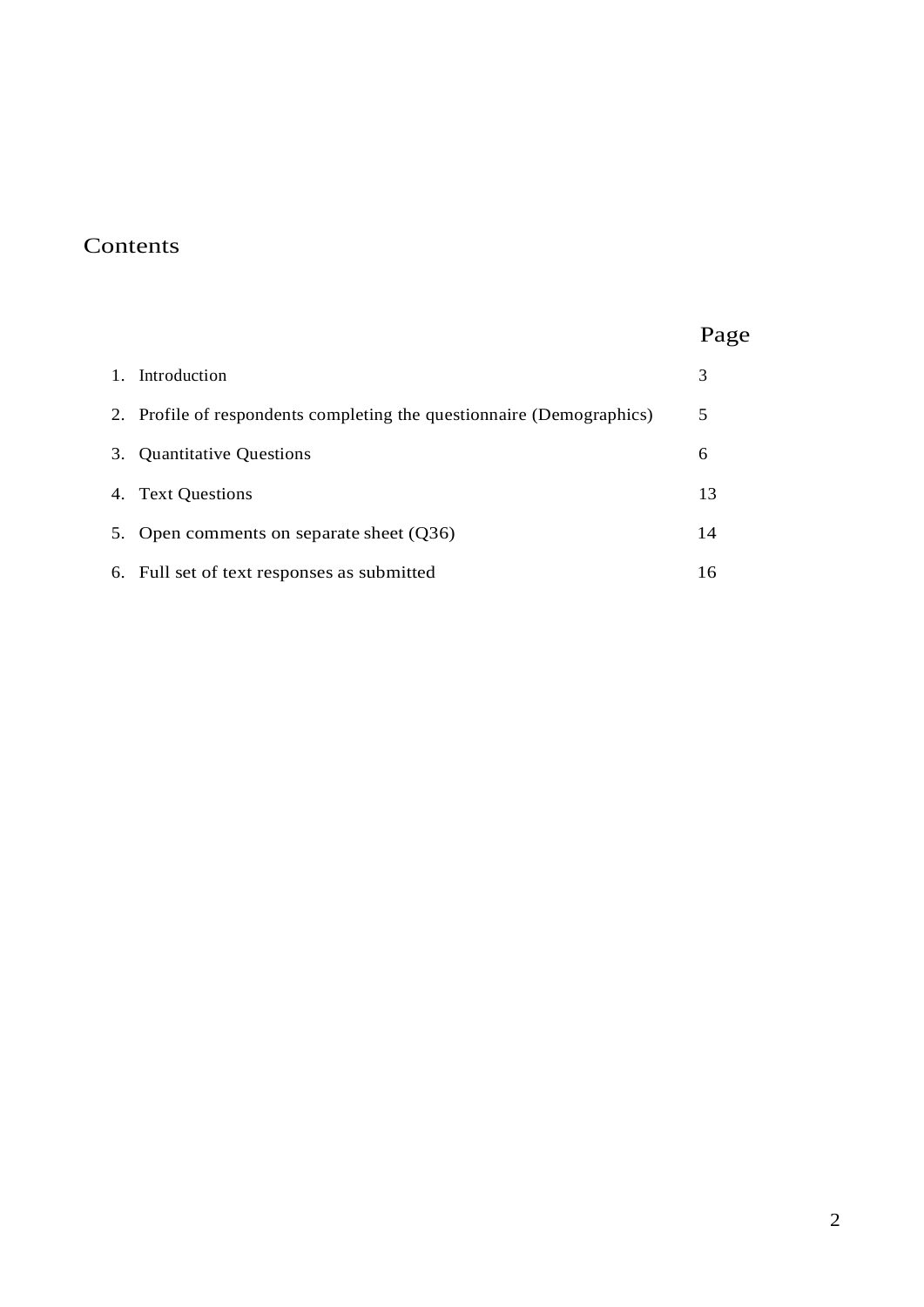# Landulph Parish Neighbourhood Development Plan

# Residents Survey - Analysis and Results

## <span id="page-2-0"></span>1) Introduction:

The main survey results are presented in a series of tables aligned to the questions and their format. They are presented in order in 4 distinct sections:

- 1. Profile of respondents completing the questionnaire (Demographics)
- 2. Quantitative Questions
- 3. Text Questions
- 4. Open comments on separate sheet (Q36)

It is intended that the main results can be simply read by looking at the question, reading the brief summary bullet points underneath for part 2 and then considering the tables with the result detail.

Following the main summary report is the full set of text responses as submitted.

The purpose of this supporting narrative is not interpretive but is an attempt by the analysis team to:

- □ highlight limitations and shortcomings of the process
- □ explain some of the terminology used in the various report tables
- $\Box$  highlight limitations due to data anomalies
- □ make observations about validity of the findings.
- □ prevent potential misuse of the results
- □ encourage meaningful interpretation

The survey was distributed throughout the parish by hand by volunteers. The completed documents were collected. The number actually delivered is not known to the analysis team so the response rate has not been calculated. By various means the responses found their way back to one central point. At this point although there appears to have been some initial review the completed questionnaires were not logged numerically.

On arrival with the analysis team all responses were numbered and the core data extracted in numerical and text format against the set questions posed. It was noted that there was also a significant number with random comments written in various places on the survey document outside the questionnaire format. This has neither been recorded or commented on in the results. Although such comment can sometimes be interesting and appealing they are single opinions and therefore have no validity in respect to an enquiry where a majority view is sought.

## Percentages

Percentages have been used in different ways to help determine opinion against various questions raised.

In most tables the % expressing an opinion is stated. This percentage is calculated using the total number of questionnaires returned compared with the number who actually expressed an opinion.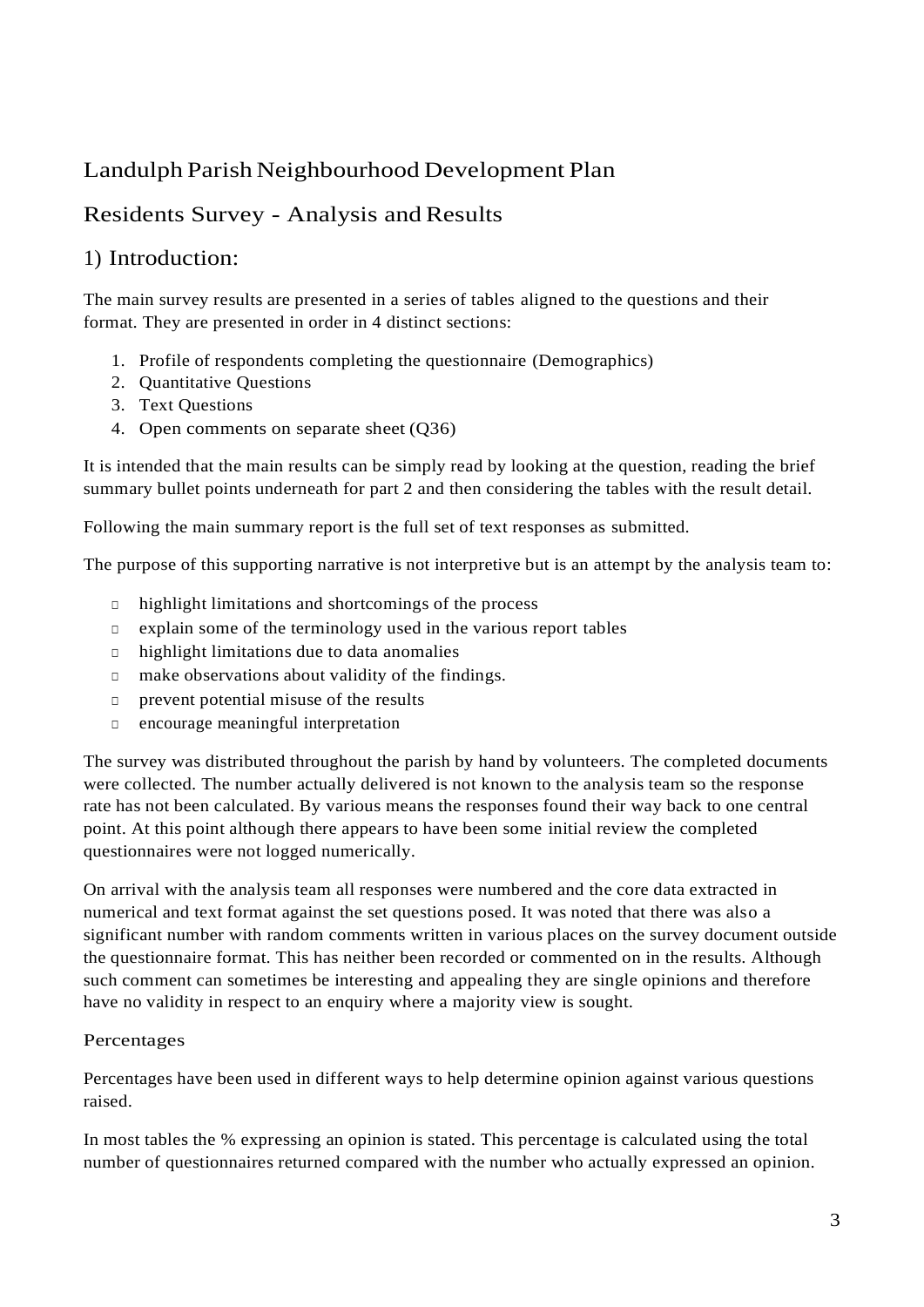In some cases respondents were given the option of 'No opinion' but many simply did not answer the question. To some extent both factors can be taken as an expression of the level of interest the respondents have in a particular subject/issue.

Also within the tables percentages are used to show the relationship between answers. It should be noted however that these are calculated only for those who expressed an opinion. What those who chose not to answer were thinking must then be considered, particularly where there are a lot of them.

## Comparability quotient

In some cases where multiple options have been offered for consideration against a set scale a comparability quotient has been calculated to try and enable the reader to differentiate between areas of interest. It should be noted that these can only be used within the individual questions as they each deal with inconsistent scales. What the numbers indicate is identified on each table and should enable differing levels of positivity to be inferred.

Although the comparability quotient numbers are expressed clearly the calculation of standard deviation and confidence limits has not been pursued in detail as the overall numbers are small. Care should then be taken, where numbers are close, not to draw conclusions from the small differences.

The comparability quotient becomes most useful in the questions which were multiple factors gauged on a scale of importance. In earlier drafts the suggestion of a priority format of response against criteria was rejected and in some cases the outcome is therefore that everything is important. The comparability quotient then goes some way to indicate the degree of importance in a more meaningful way.

## Demographics

The demographic questions (32, 33, 34  $\&$  35) raise some other issues. It is not clear who the responses actually represent. A question about the whole household and who was represented by the response might have been helpful. Similarly although primary school and secondary school numbers were collected the number of pre-school children was not collected.

## Free text questions

Some questions (13, 14, 16, 17, 24a & 24b) asked for free text responses to questions. The responses in their totality are included as part of the results. In order to try and overview the answers a crude sorting by theme process has been adopted to take the results into a numeric context. The intention here is to give an indication of the enthusiasm for various responses in broad terms. Although it is always dangerous to consider low number responses as credible, in this case it should be remembered that some may simply be things that others have not thought of and therefore may be valuable for further consideration in due course.

Open comments on separate sheet were invited relating to the plan objectives and policies.(Q36). This attracted very few responses (5). Of these two were an absolutely identical typed script, two responded in line with the question request and one took the opportunity to expand over a range of the previous answers as well. These are all included at the end of this report.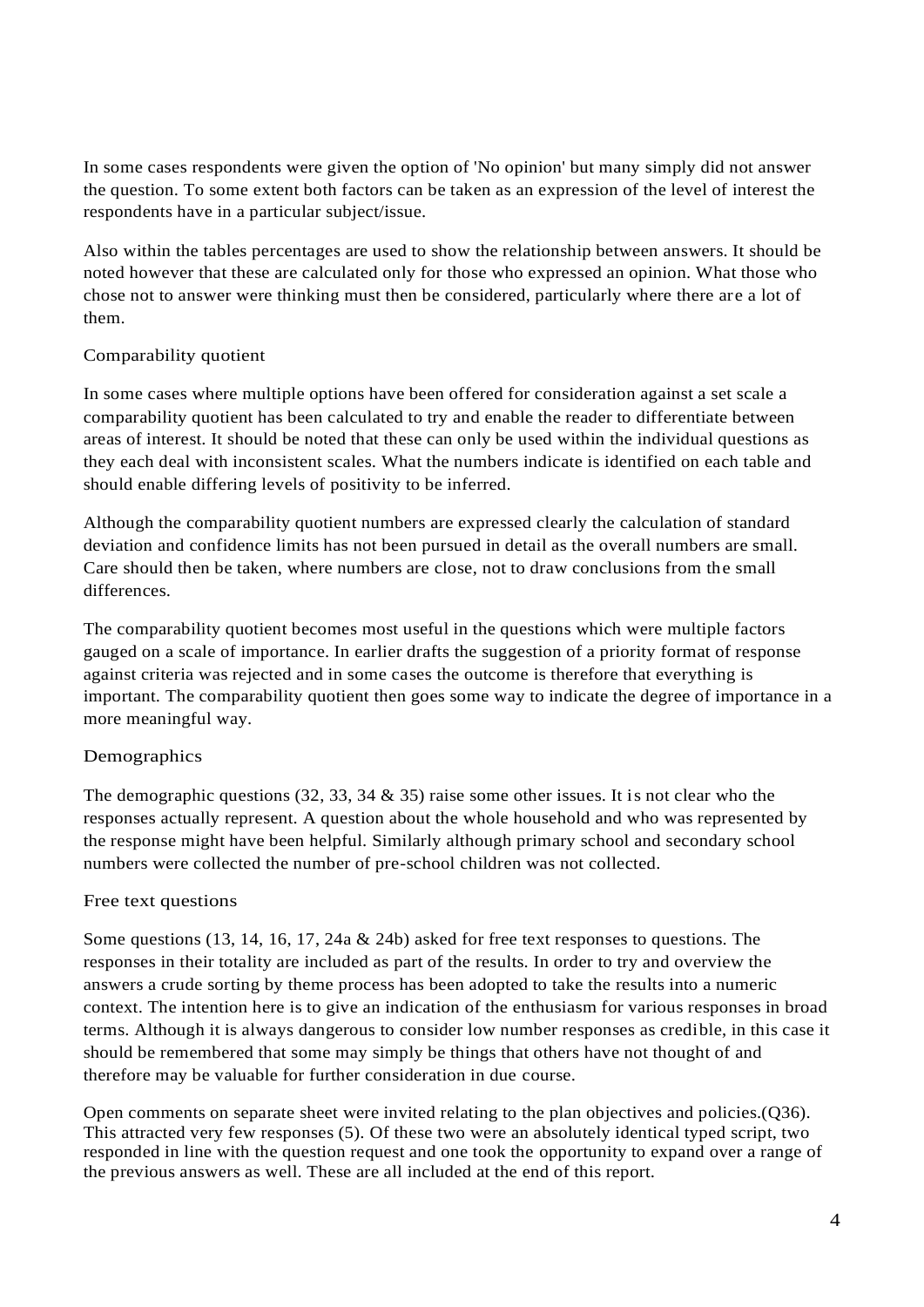#### 2) Profile of Respondents who filled in questionnaire for self or household

| Where respondents live       | Total | $\frac{9}{6}$ |
|------------------------------|-------|---------------|
| In Cargreen                  | 94    | 60.6%         |
| 2 Just outside Cargreen      | 29    | 18.7%         |
| 3 Elsewhere in the parish    | 23    | 14.8%         |
| 4 Outside the parish         |       | 2.6%          |
| Did not answer this question |       | 3.2%          |
| Totals                       | 155   | 100.0%        |

| Age band of person filling in<br>questionnaire | Total |        |
|------------------------------------------------|-------|--------|
| 18 to 24                                       |       | 0.0%   |
| 25 to 34                                       | 5     | 3.2%   |
| 3 35 to 44                                     | 24    | 15.5%  |
| 45 to 54                                       | 27    | 17.4%  |
| 5 55 to 64                                     | 25    | 16.1%  |
| 65 or over                                     | 65    | 41.9%  |
| 2 bands declared                               | 3     | 1.9%   |
| Did not answer this question                   | 6     | 3.9%   |
| Totals                                         | 155   | 100.0% |

| Gender of person filling in<br>questionnaire | Total |        |
|----------------------------------------------|-------|--------|
| Female                                       | 60    | 38.7%  |
| Male                                         | 78    | 50.3%  |
| 3 Both declared                              |       | 7.1%   |
| Did not answer this question                 | n     | 3.9%   |
| Totals                                       | 155   | 100.0% |

NOTE: Where 'both declared' only 1 is counted in the total

|                                | Total      |         |    |                                    |
|--------------------------------|------------|---------|----|------------------------------------|
| Children under 18 in household | households |         |    | Total School                       |
| in school                      | ans wering | 1 Child |    | 2 Children 3 Children Age Children |
| In primary school              |            |         |    |                                    |
| 2 In secondary school          |            |         | 10 |                                    |

6 households responding had children in both primary and secondary school NOTE: A request for the number of preschool children was not included in the questionnaire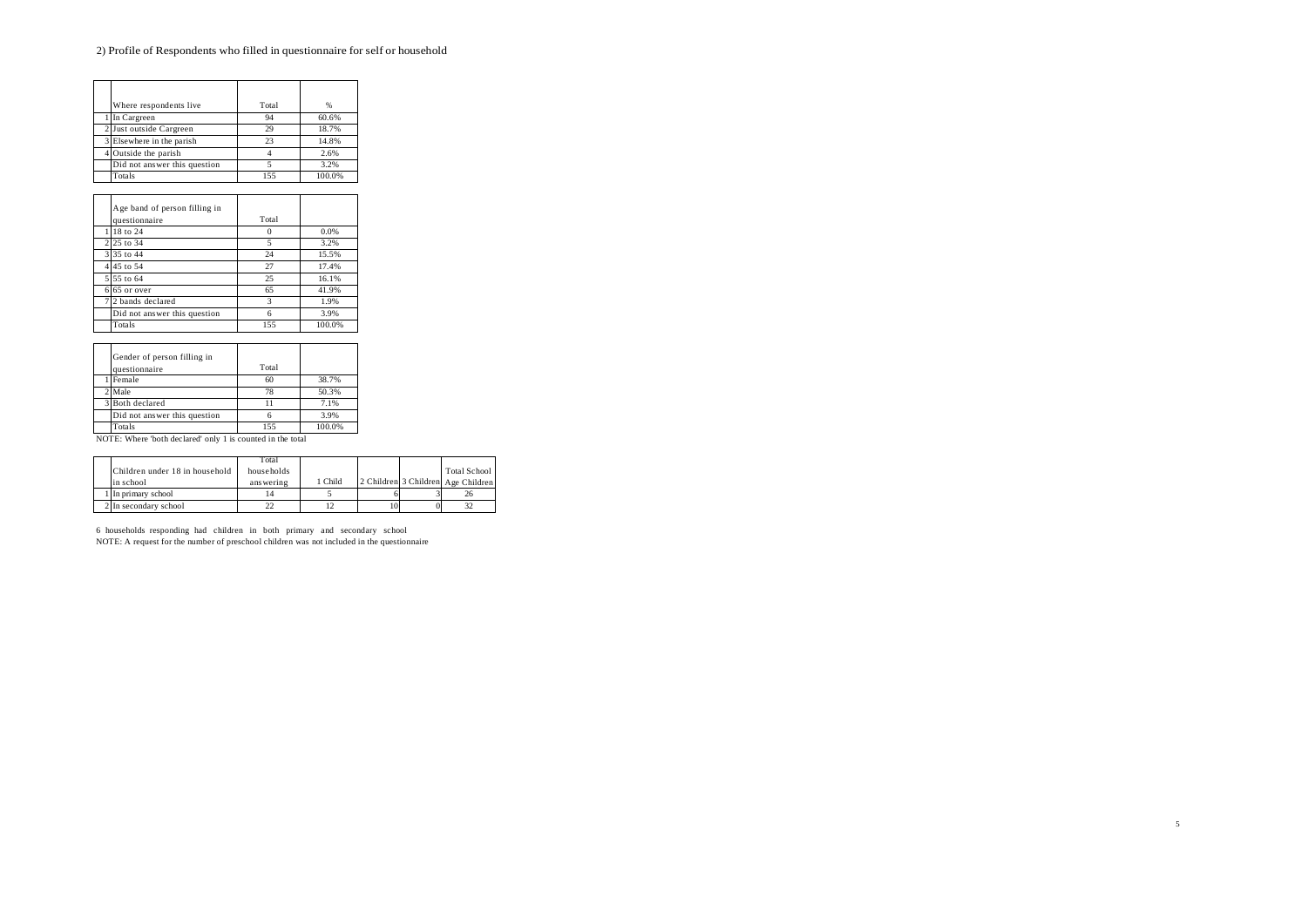|                                                                                                                                                 | Did not<br>answer | None |      |    | $Up$ to $10$ | Up to $20$ |    | $Up$ to $30$ | More than 30 |                                      | Total<br>number<br>expressing<br>an opinion | expressing<br>an opinion |
|-------------------------------------------------------------------------------------------------------------------------------------------------|-------------------|------|------|----|--------------|------------|----|--------------|--------------|--------------------------------------|---------------------------------------------|--------------------------|
| Thinking about a possible number of new homes that could be built between now and 2030, how many do you think is<br>appropriate for our Parish? |                   |      | 4.0% | 47 | 31.3%        | 36.7%      | 38 | 25.3%        |              | $\Delta$ 70<br>$\angle$ . $\sqrt{2}$ | 150                                         | 97%                      |

A small overall majority indicated the 'Up to 20' option as their preference

There were however significant numbers who indicated the 'Up to 10' and 'Up to 30' options as a preference with the former being the preference of the two.

|                                                                  |                                                                         | Did not<br>answer |    | Very suitable |    | Fairly Suitable |    | Not very suitable |    | Not suitable | No opinion | Total<br>number<br>expressing<br>an opinion | expressing<br>an opinion | Comparability quotient<br>Higher number $=$ lower<br>suitability |
|------------------------------------------------------------------|-------------------------------------------------------------------------|-------------------|----|---------------|----|-----------------|----|-------------------|----|--------------|------------|---------------------------------------------|--------------------------|------------------------------------------------------------------|
| Bearing in mind your answers to the previous question, how       | Within Cargreen                                                         | 18                | 24 | 18.5%         | 56 | 43.1%           | 29 | 22.3%             | 21 | 16.2%        |            | 130                                         | 84%                      | 2.81                                                             |
| suitable to you think each of the following are for the location | <b>Outside Cargreen</b>                                                 | 25                | 29 | 23.2%         | 71 | 56.8%           | 15 | 12.0%             | 10 | 8.0%         |            | 125                                         | 81%                      | 2.39                                                             |
| and grouping of new housing in Landulph Parish?                  | On brownfield sites                                                     | 26                | 49 | 39.8%         | 54 | 43.9%           |    | 5.7%              | 13 | 10.6%        |            | 123                                         | 79%                      | 2.16                                                             |
|                                                                  | Redevelopment of other buildings                                        | 16                | 63 | 47.0%         | 59 | 44.0%           |    | 6.7%              |    | 2.2%         |            | 134                                         | 86%                      | 1.85                                                             |
|                                                                  | Developments of small numbers (maximum of 5) in<br>one location         | 27                | 33 | 26.6%         | 64 | 51.6%           | 16 | 12.9%             | 11 | 8.9%         |            | 124                                         | 80%                      | 2.38                                                             |
|                                                                  | Developments of small numbers (maximum of 5) in<br>several locations    | 16                | 40 | 29.2%         | 66 | 48.2%           | 13 | 9.5%              | 18 | 13.1%        |            | 137                                         | 88%                      | 2.42                                                             |
|                                                                  | Developments of larger numbers (greater than 5) in<br>one location      | 18                | 12 | 8.9%          | 26 | 19.3%           | 36 | 26.7%             | 61 | 45.2%        |            | 135                                         | 87%                      | 3.77                                                             |
|                                                                  | Developments of larger numbers (greater than 5) in<br>several locations | 18                |    | 4.4%          | 18 | 13.2%           | 36 | 26.5%             | 76 | 55.9%        |            | 136                                         | 88%                      | 4.12                                                             |
|                                                                  | Infill in and around existing dwellings                                 | 13                | 31 | 22.3%         | 64 | 46.0%           |    | 15.1%             | 23 | 16.5%        |            | 139                                         | 90%                      | 2.68                                                             |

Overall there is a small preference for development to be 'Outside Cargreen'. Overall there is a small preference for development to be 'Outside Cargreen'.

Overall there is a small preference for development to be the 'Redevelopment of other buildings' rather than using 'Brownfield sites'. 'Infill in and around existing dwellings' was the least favoured option but overall was

The majority thought that 'Developments of small numbers (maximum of 5)' in one location or in several locations were more suitable than other options for more than 5 in a development which the majority saw as unsuitable.

|                                                                                        |                                             | Did not<br>answer |    | Need a lot more |    | Need a few more |    | About right | Too many already |       | No opinion | Total<br>number<br>expressing<br>an opinion | expressing<br>an opinion | Comparability quotient<br>Lower number $=$ higher<br>need |
|----------------------------------------------------------------------------------------|---------------------------------------------|-------------------|----|-----------------|----|-----------------|----|-------------|------------------|-------|------------|---------------------------------------------|--------------------------|-----------------------------------------------------------|
| What do you think about the current composition of housing in Affordable homes to rent |                                             | 10                |    | 12.9%           | 48 | 41.4%           |    | 39.7%       |                  | 6.0%  |            | 116                                         | 75%                      | 2.85                                                      |
| Landulph Parish?                                                                       | Affordable homes to buy                     |                   | 44 | 16.8%           | 70 | 56.0%           | 29 | 23.2%       |                  | 4.0%  | 44         | 125                                         | 81%                      | 2.52                                                      |
|                                                                                        | Retirement/sheltered homes                  |                   | 10 | 8.1%            | 47 | 37.9%           | 58 | 46.8%       |                  | 7.3%  | 18         | 124                                         | 80%                      | 3.04                                                      |
|                                                                                        | Smaller homes (1-2 bedrooms)                |                   |    | 11.9%           | 55 | 43.7%           | 50 | 39.7%       |                  | 4.8%  | 15         | 126                                         | 81%                      | 2.83                                                      |
|                                                                                        | Larger family homes $(3 + \text{bedrooms})$ |                   |    | 5.4%            | 33 | 25.6%           | 75 | 58.1%       | -14              | 10.9% | 13         | 129                                         | 83%                      | 3.32                                                      |
|                                                                                        | Holiday homes that are rented               | $\sim$            |    | 0.8%            |    | 2.4%            | 44 | 35.2%       |                  | 61.6% | 18         | 125                                         | 81%                      | 4.43                                                      |

'Affordable homes to buy' seem to be the biggest priority with a majority suggesting that a few more were needed. 'Smaller homes' and 'affordable homes to rent' were seen as slightly less important but the differences was minimal. 'Retirement homes' were seen as slightly less a need and 'larger homes'slightly lesserstill with a majority saying current composition was about right. Only very few people thought that there should be any more 'holiday homes that are rented'.

|                                                                                                                                                                                             | Did not<br>answer |    | Yes   |    | No    | Total<br>number<br>expressing<br>an opinion | expressing<br>an opinion |
|---------------------------------------------------------------------------------------------------------------------------------------------------------------------------------------------|-------------------|----|-------|----|-------|---------------------------------------------|--------------------------|
| If the opportunity was made available within Landulph Parish would you consider building your own home or a home<br>for a family member, either by self-build or by commissioning builders? | х                 | 68 | 46.3% | 79 | 53.7% | 147                                         | 95%                      |

Although not a majority a significant number said that building a home would be considered by them if there was the opportunity. Of the people who answered Yes to this question 28 were over 65 and 12 in the 55-64 age range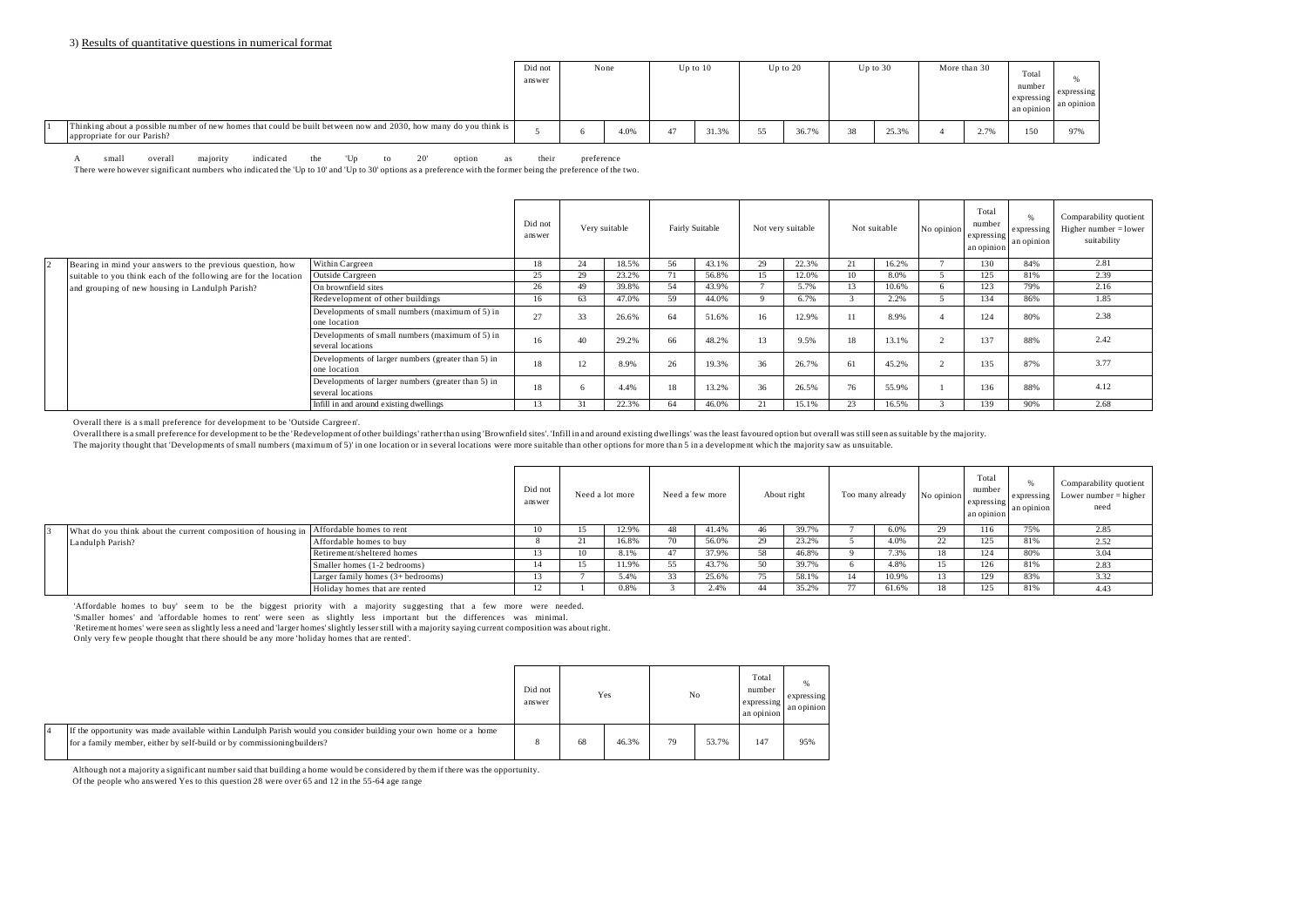|                                                                                                            | Did not<br>answer |     | Very important | Fairly important | Not very important | Not important | No opinion | Total<br>number<br>expressing<br>an opinion | expressing<br>an opinion |
|------------------------------------------------------------------------------------------------------------|-------------------|-----|----------------|------------------|--------------------|---------------|------------|---------------------------------------------|--------------------------|
| How important is it to you that new housing in Landulph be designed and in sympathy with its surroundings? |                   | 127 | 84.7%          | 10.0%            | 4.7%               | 0.7%          |            | 150                                         |                          |

Only very few people thought that it was not important that new housing in Landulph be designed and in sympathy with its surroundings.

|                                                                                                      |                                                                                                                                                                | Did not<br>answer |     | Very important |    | Fairly important |    | Not very important | Not important | No opinion | Total<br>number<br>expressing<br>an opinion | expressing<br>an opinion | Comparability quotient<br>Lower number $=$ higher<br>importance |
|------------------------------------------------------------------------------------------------------|----------------------------------------------------------------------------------------------------------------------------------------------------------------|-------------------|-----|----------------|----|------------------|----|--------------------|---------------|------------|---------------------------------------------|--------------------------|-----------------------------------------------------------------|
| When considering new housing development in Landulph how The visual impact upon the surrounding area |                                                                                                                                                                |                   | 127 | 86.4%          |    | 11.6%            |    | 1.4%               | 0.7%          |            | 147                                         | 95%                      | 1.22                                                            |
| important to you is:                                                                                 | The protection or enhancement of existing features<br>such as trees, hedgerows, habitats, views, archaeology                                                   |                   | 124 | 83.8%          | 22 | 14.9%            |    | 1.4%               | 0.0%          |            | 148                                         | 95%                      | 1.23                                                            |
|                                                                                                      | Good house design and good landscaping                                                                                                                         |                   | 119 | 81.5%          | 25 | 17.1%            |    | 1.4%               | 0.0%          |            | 146                                         | 94%                      | 1.26                                                            |
|                                                                                                      | A range of styles and sizes in a development                                                                                                                   | 10                | 69  | 48.6%          | 56 | 39.4%            | 13 | 9.2%               | 2.8%          |            | 142                                         | 92%                      | 1.88                                                            |
|                                                                                                      | Housing that can be adapted to meet future needs<br>such as bungalows or open plan housing that could<br>accommodate a change in use such as age or disability |                   | 60  | 42.0%          | 56 | 39.2%            | 23 | 16.1%              | 2.8%          |            | 143                                         | 92%                      | 2.06                                                            |
|                                                                                                      | Fitting into the landscape and below the skyline                                                                                                               |                   | 112 | 76.2%          | 29 | 19.7%            |    | 3.4%               | 0.7%          |            | 147                                         | 95%                      | 1.38                                                            |

Only very few people thought that any of the factors were not important with a large majority in each case saying they were.<br>'A range of styles and sizes in a development' was seen as slightly less important than many of t

'Housing that can be adapted to meet future needs such as bungalows or open plan housing that could accommodate a change in u se such as age or disability' was seen as a little less important than all the other factors.

|                                                 | Did not<br>answer |     | Yes   | No   | Total<br>number<br>expressing<br>an opinion | expressing<br>an opinion |
|-------------------------------------------------|-------------------|-----|-------|------|---------------------------------------------|--------------------------|
| Should all new housing have off street parking? |                   | 142 | 95.9% | 4.1% | 148                                         | 95%                      |

Very few people thought that new housing should not have off street parking.

|   |                                              | Did not<br>answer |    | Yes   |     | $\rm No$ | Total<br>number<br>expressing<br>an opinion | expressing<br>an opinion |
|---|----------------------------------------------|-------------------|----|-------|-----|----------|---------------------------------------------|--------------------------|
| 8 | Is parking a problem for you where you live? |                   | 40 | 27.2% | 107 | 72.8%    | 147                                         | 95%                      |

Although the majority said that they did not have a problem with parking a significant number said that they did.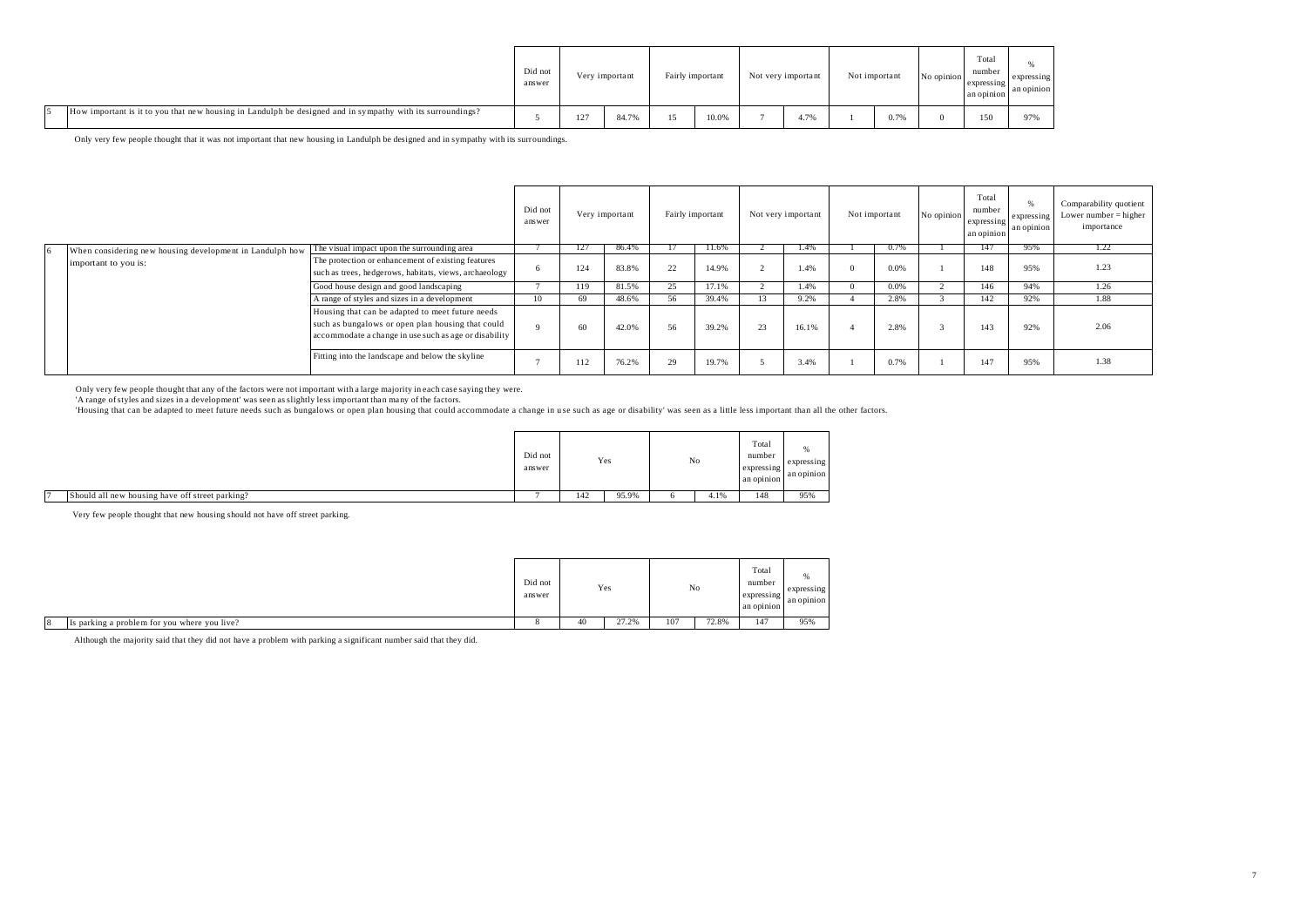|                                                                                            |                                                                                                                                                              | Did not<br>Very important<br>Fairly important<br>answer |    |       | Not very important |       | Not important | No opinion | Total<br>number<br>expressing<br>an opinion | expressing<br>an opinion | Comparability quotient<br>Lower number $=$ higher<br>importance |     |     |      |
|--------------------------------------------------------------------------------------------|--------------------------------------------------------------------------------------------------------------------------------------------------------------|---------------------------------------------------------|----|-------|--------------------|-------|---------------|------------|---------------------------------------------|--------------------------|-----------------------------------------------------------------|-----|-----|------|
| When considering the design or style of new housing in<br>Landulph how important to you is | Designs that reflect locally style, proportion, detail and<br>scale and use traditional local materials such as brick.<br>render, clay tiles, wood and slate |                                                         | 98 | 64.9% | 43                 | 28.5% | 8             | 5.3%       | $\sim$                                      | 1.3%                     |                                                                 | 151 | 97% | 1.57 |
|                                                                                            | Designs which embrace a more modern contemporary<br>approach and may include modern materials such as<br>zinc, glass, steel and concrete                     | 12                                                      | 17 | 12.4% | 29                 | 21.2% | 49            | 35.8%      | 42                                          | 30.7%                    | 6                                                               | 137 | 88% | 3.46 |
|                                                                                            | Standard house designs which are not necessarily<br>based upon local style or local materials                                                                | 10                                                      | 12 | 9.0%  | 24                 | 17.9% | 36            | 26.9%      | 62                                          | 46.3%                    | 11                                                              | 134 | 86% | 3.80 |
|                                                                                            | Innovative plans that are original in design and could<br>be assessed as nationally unique                                                                   | 11                                                      | 18 | 13.4% | 32                 | 23.9% | 42            | 31.3%      | 42                                          | 31.3%                    | 10                                                              | 134 | 86% | 3.41 |
|                                                                                            | Designs that aim to be carbon neutral i.e. sustainable<br>energy use and friendly to the environment                                                         | 8                                                       | 66 | 45.8% | 57                 | 39.6% | 13            | 9.0%       | 8                                           | 5.6%                     | 3                                                               | 144 | 93% | 1.99 |

Most important from the majority was that 'designs reflect locally style, proportion, detail and scale and use traditional local materials such as brick, render, clay tiles, wood and slate'.<br>Slightly less important but sti

The other 3 criteria were overall seen as not important by the majority of respondents.

|    |                                                                                                   | Did not<br>answer |     | Very important |              | Fairly important | Not very important | Not important | No opinion | Total<br>number<br>expressing<br>an opinion | expressing<br>an opinion |
|----|---------------------------------------------------------------------------------------------------|-------------------|-----|----------------|--------------|------------------|--------------------|---------------|------------|---------------------------------------------|--------------------------|
| 10 | How important is it to protect new dwellings for those who choose to live locally all year round? |                   | 112 | 75.7%          | $\Omega$<br> | 19.6%            | 2.7%               | 2.0%          |            | 148                                         | 95%                      |

Very few people thought that it was not important to protect new dwellings for those who choose to live locally all year round

|    |                                                                                                       | Did not<br>answer |     | Yes   |    | No    | Total<br>number<br>expressing<br>an opinion | expressing<br>an opinion |
|----|-------------------------------------------------------------------------------------------------------|-------------------|-----|-------|----|-------|---------------------------------------------|--------------------------|
| 11 | Should more business developments be encouraged which could provide jobs for residents of the parish? |                   | 104 | 69.3% | 46 | 30.7% | 150                                         | 97%                      |

Although the majority agreed that more business developments should be encouraged which could provide jobs for residents of the parish a significant number did not agree that this should be the case.

|                                                                                                                               | Did not<br>answer |     | Yes   |    | No    | Total<br>number<br>expressing<br>an opinion | expressing<br>an opinion |
|-------------------------------------------------------------------------------------------------------------------------------|-------------------|-----|-------|----|-------|---------------------------------------------|--------------------------|
| 12<br>Business development could include more start-up premises or workshops. Would you welcome more of these in<br>Landulph? | ×                 | 101 | 68.7% | 46 | 31.3% | 147                                         | 95%                      |

Although the majority said that they would welcome start-up premises or workshops a significant number did not agree.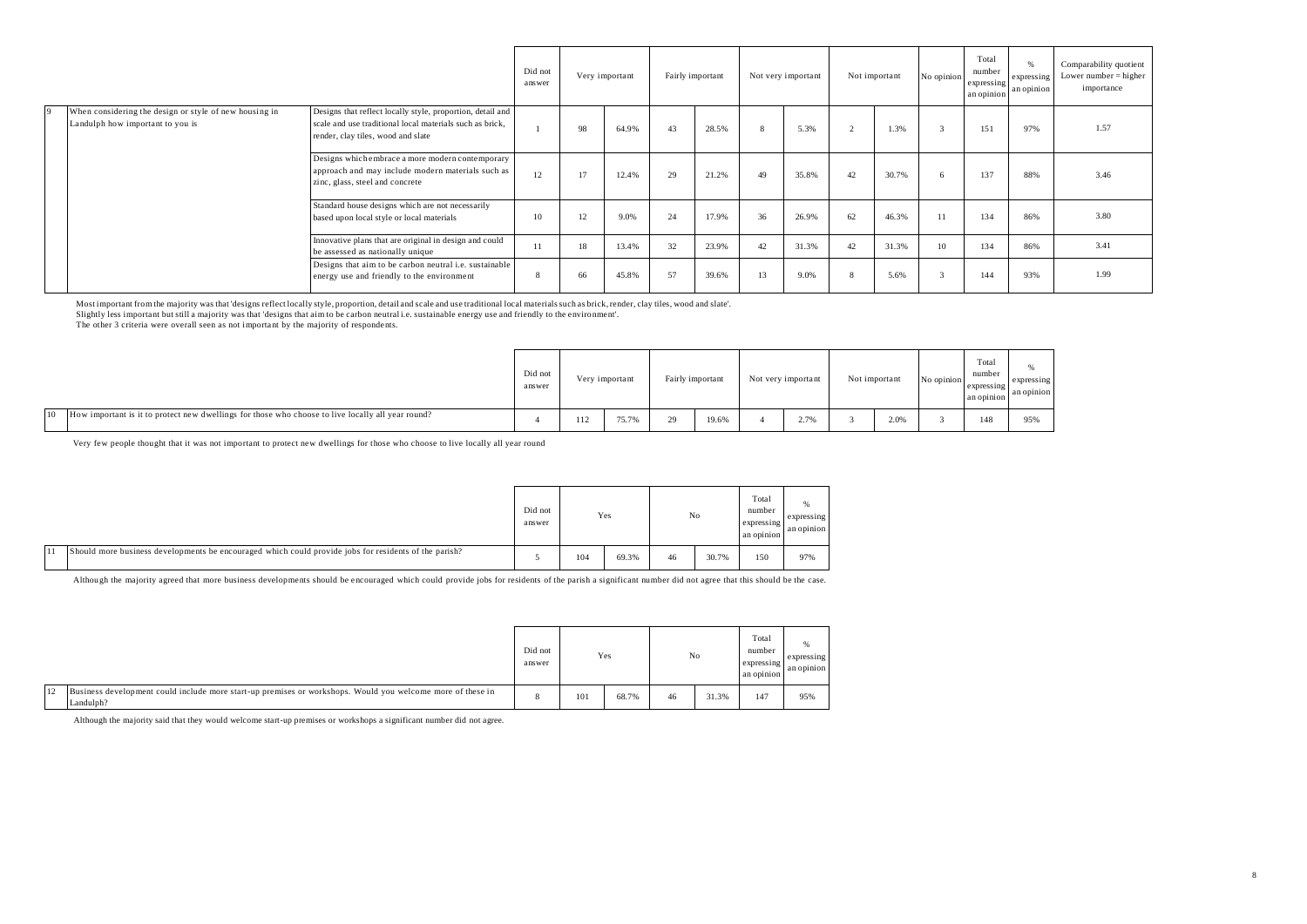|    |                                                              |                                                                | Did not<br>answer | Strongly support | Tend to support                                                    | Tend to oppose | Strongly oppose |       | No opinion | Total<br>number<br>expressing<br>an opinion | expressing<br>an opinion | Comparability quotient<br>Lower number $=$ higher<br>support |
|----|--------------------------------------------------------------|----------------------------------------------------------------|-------------------|------------------|--------------------------------------------------------------------|----------------|-----------------|-------|------------|---------------------------------------------|--------------------------|--------------------------------------------------------------|
| 13 | If you answered yes to the previous question, to what extent | Within Cargreen                                                |                   | 9.0%             | 31.5%                                                              | 36.0%          |                 | 23.6% |            | 89                                          | 57%                      |                                                              |
|    | would you support or oppose new units being sited            | Edges of Cargreen                                              |                   | 21.1%            | 58.9%                                                              | 9.5%           |                 | 10.5% |            |                                             | 61%                      | 2.46                                                         |
|    |                                                              | Near the A388                                                  |                   | 58.6%            | 36.4%                                                              | 2.0%           |                 | 3.0%  |            |                                             | 64%                      | 1.66                                                         |
|    |                                                              | Do you have any suggestions for specific locations?(open text) | 133               |                  | 22 respondents gave other suggestions which are detailed elsewhere |                |                 |       |            |                                             |                          |                                                              |

The greatest support expressed was for business development being near to the A388

Rather less support but still a majority was expressed for business development to be at the edges of Cargreen

Although supported by a significant number the least popular choice was within Cargreen where the majority opposed business development.

|    |                                                                                                     | Did not |                                                              |
|----|-----------------------------------------------------------------------------------------------------|---------|--------------------------------------------------------------|
|    |                                                                                                     | answer  |                                                              |
| 14 | What types of businesses would you support being developed in Landulph Parish? Give examples (text) |         | 81 respondents gave suggestions which are detailed elsewhere |

|                                                                        | Did not<br>answer | Several times a week |       |       | About once a week About once a fortnight |       | About once a month | Less often | Never | Don't know | 'otal numb<br>expressing a<br>opinion | an opinion |
|------------------------------------------------------------------------|-------------------|----------------------|-------|-------|------------------------------------------|-------|--------------------|------------|-------|------------|---------------------------------------|------------|
| If there was a pub in Cargreen, how frequently would you use it?<br>15 |                   |                      | 24.6% | 44.4% |                                          | 10.6% | 9.9%               | 6.3%       | 4.2%  |            | 142                                   |            |

Only a very few people say that they would not us a pub in the village.

A large majority said that they would use the pub once a week or more often if it was available.

|  |                                                                                                 | Did not<br>answer |    | Gastropub |                                                                    | Small traditional pub | Pub with Bed &<br>Breakfast | shop | Pub with integrated | Multiple answers |       | Total<br>number<br>expressing<br>an opinion | expressing<br>an opinion |
|--|-------------------------------------------------------------------------------------------------|-------------------|----|-----------|--------------------------------------------------------------------|-----------------------|-----------------------------|------|---------------------|------------------|-------|---------------------------------------------|--------------------------|
|  | If you would use a pub in the village, what type of pub do you think would be most sustainable? |                   | 16 | 11.4%     | 40                                                                 | 28.6%                 | 7.9%                        |      | 22.9%               | 41               | 29.3% | 140                                         | 90%                      |
|  | Other suggestions for the type of pub (text)                                                    | 135               |    |           | 20 respondents gave other suggestions which are detailed elsewhere |                       |                             |      |                     |                  |       |                                             |                          |

When considered alongside those who answered with multiple answers it appears that the most popular outcome would be a small traditional pub for the village

To a slightly lesser extent a pub with an integrated shop would be welcomed.

Overall the biggest response was of multiple answers. Although not a majority the inference may be that many believe that any pub will do.

|                                                                          |                            | Did not<br>answer |                                                              | Only on previous site | Elsewhere in parish | Both answers | Total<br>number<br>expressing<br>an opinion | expressing<br>an opinion |
|--------------------------------------------------------------------------|----------------------------|-------------------|--------------------------------------------------------------|-----------------------|---------------------|--------------|---------------------------------------------|--------------------------|
| If you answered yes to Would you use a pub, where should a pub be sited? |                            | n.<br>دے          | 114                                                          | 86.4%                 | 9.1%                | 4.5%         | 132                                         | 85%                      |
|                                                                          | Where if elsewhere? (text) | 128               | 27 respondents gave suggestions which are detailed elsewhere |                       |                     |              |                                             |                          |

The large majority who answered this question said they would want the pub to be only on the previous site.

|                                       | Did not<br>answer |     | Yes   |           | No    | Total<br>number<br>expressing<br>an opinion | expressing<br>an opinion |
|---------------------------------------|-------------------|-----|-------|-----------|-------|---------------------------------------------|--------------------------|
| 18a Would you use a shop in Cargreen? |                   | 111 | 75.0% | ×.<br>.,, | 25.0% | 148                                         | 95%                      |

The majority who answered this question said they would use a shop in Cargreen.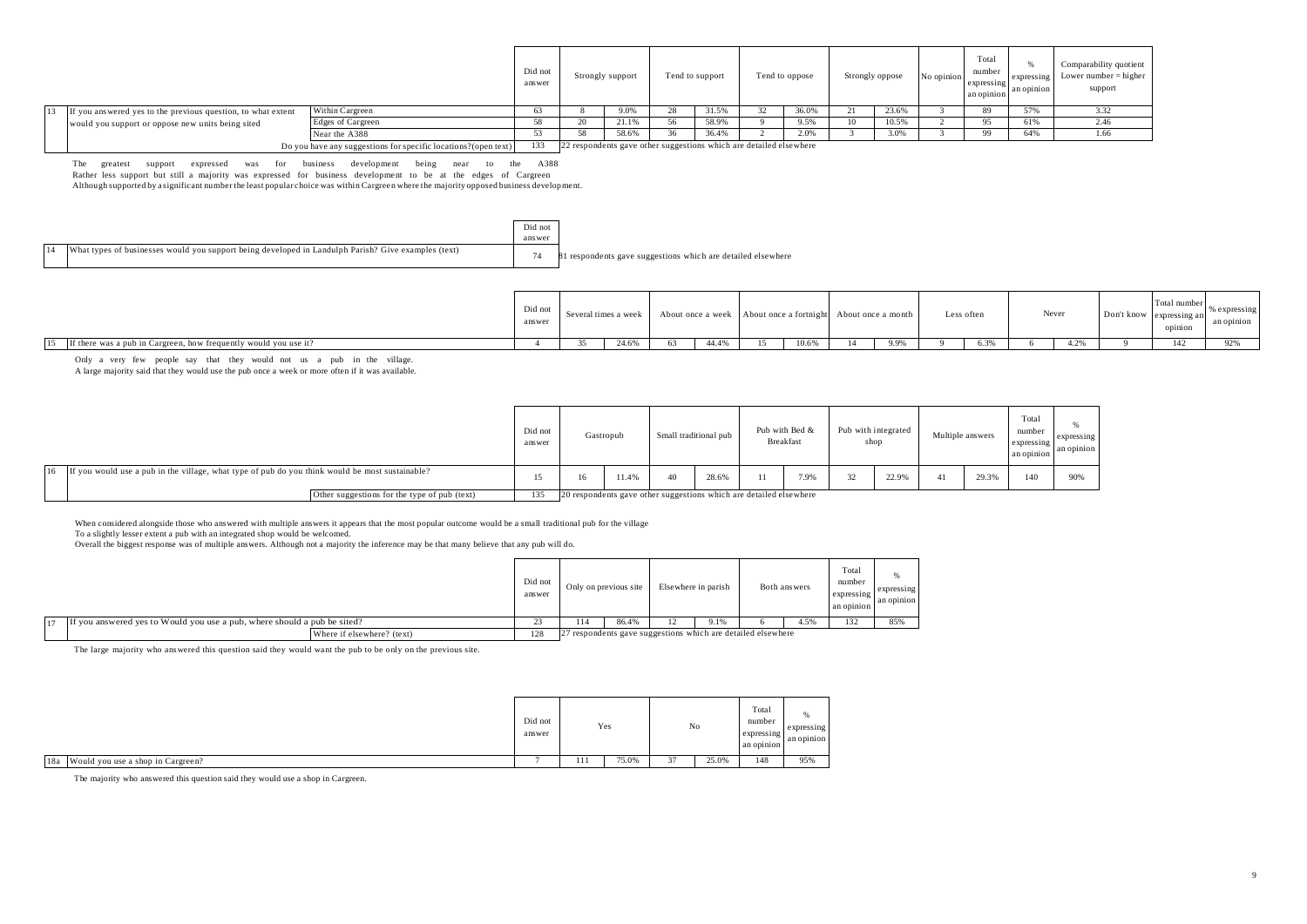|                                                                                          | Did not<br>answer | Up to $£10$ |       |       | Above £10 up to £20 Above £20 up to £30 Above £30 up to £40 |       |               | Above £40 up to £50 |      | Over £50 |      | Total number<br>expressing an<br>opinion | % of Yes to<br>expressing an<br>opinion |
|------------------------------------------------------------------------------------------|-------------------|-------------|-------|-------|-------------------------------------------------------------|-------|---------------|---------------------|------|----------|------|------------------------------------------|-----------------------------------------|
| 18b How much would you envisage spending per week in a shop in Cargreen? (open question) | $\Omega$          |             | 35.7% | 33.9% |                                                             | 19.6% | $\sim$<br>.1% |                     | 1.8% |          | 1.8% |                                          | 5004                                    |
| NOTE: Widespread random responses have been averaged to fit a comparative framework      |                   |             |       |       |                                                             |       |               |                     |      |          |      |                                          |                                         |

The question was not answered by a significant number of people. The majority were almost evenly split in saying they would spend 'Up to £10' or 'Above £10 up to £20'. A smaller number said they would spend more.

|    |                                                                                                                                                                                                                           | Did not<br>answer | Yes |       |    | No    | Total<br>number<br>expressing<br>an opinion | %<br>expressing<br>an opinion |
|----|---------------------------------------------------------------------------------------------------------------------------------------------------------------------------------------------------------------------------|-------------------|-----|-------|----|-------|---------------------------------------------|-------------------------------|
| 19 | Do you support the building of some Live; Work properties in Landulph Parish whereby residential space is combined<br>with designated work space such as small workshops, studios, office space to encourage home working |                   | 115 | 79.9% | 29 | 20.1% | 144                                         | 93%                           |

The majority supported the idea of providing some 'Live-work properties in the parish.

|    |                |                                           | Did not<br>answer<br>. | Strongly support |    | Tend to support | Tend to oppose | Strongly oppose |       | No opinion | Total<br>number<br>expressing<br>an opinion | expressing<br>an opinion |
|----|----------------|-------------------------------------------|------------------------|------------------|----|-----------------|----------------|-----------------|-------|------------|---------------------------------------------|--------------------------|
| 20 | Do you support | More solar farms in Landulph              |                        | 5.6%             | 40 | 19.7%           | 31.0%          |                 | 43.7% |            | 142                                         | 92%                      |
|    |                | The building of wind turbines in Landulph |                        | 2.8%             |    | 24.6%           | 18.3%          |                 | 54.2% |            | 142                                         | 92%                      |

The large majority were opposed to the idea of more solar farms and the building of wind turbines in the parish. The opposition to wind turbines was slightly greater than the opposition to solar farms. The opposition to wind turbines was slightly greater than the opposition to solar farms.

|                                                            | Did not<br>answer |         | Yes   |     | No    | Total<br>number<br>expressin<br>an opinion | expressing<br>an opinion |
|------------------------------------------------------------|-------------------|---------|-------|-----|-------|--------------------------------------------|--------------------------|
| 21<br>Do you use the free bus service offered by Waitrose? |                   | $^{24}$ | 16.1% | 125 | 83.9% | 149                                        | 96%                      |

The majority of respondents said that they did not use the free bus service.

|                                                                  |            | Did not<br>answer | Once a day | Twice a day | average | Twice a week on | Only at weekends | Multiple answers |              | Total<br>number<br>expressing<br>an opinion | expressing<br>an opinion |
|------------------------------------------------------------------|------------|-------------------|------------|-------------|---------|-----------------|------------------|------------------|--------------|---------------------------------------------|--------------------------|
| 122<br>Would you, or members of your family, use a scheduled bus | Saltash    |                   | 12.3%      | 5.5%        |         | 53.4%           | 26.0%            |                  | $\angle$ . I |                                             | 47%                      |
| service if it ran towards                                        | Callington | 126               | 17.2%      | 6.9%        | 15      | 51.7%           | 24.1%            |                  | 0.0%         |                                             | 100'                     |

The majority did not answer this question so potentially are not interested in any local bus service. There was a greater interest in a service to Saltash rather than Callington.

Of those who did answer twice a week to either destination seems to be the most useful

|                                                                                                                                                                                                       | Did not<br>answer | None |       |    | $10\%$ more |              | 25% more | $50\%$ more |     | 75% more | 100% more | Total number<br>expressing an<br>$\cdots$<br>opinion | % of Yes to<br>shop<br>expressing an<br>opinion |
|-------------------------------------------------------------------------------------------------------------------------------------------------------------------------------------------------------|-------------------|------|-------|----|-------------|--------------|----------|-------------|-----|----------|-----------|------------------------------------------------------|-------------------------------------------------|
| Based on your current usage and experience, roughly how much additional traffic do you think the roads in Landulph<br>could absorb if there were improvements to passing places not the access roads? |                   |      | 19.7% | 86 | 58.5%       | $\sim$<br>22 | 15.0%    |             | A01 | 0.0%     | 1.4%      |                                                      | 05%                                             |

The majority suggested that the maximum extra traffic which could be absorbed would be 10%

A significant minority however said there could be no more traffic absorbed whereas a slightly smaller number went the other way and suggested 25% extra would be acceptable.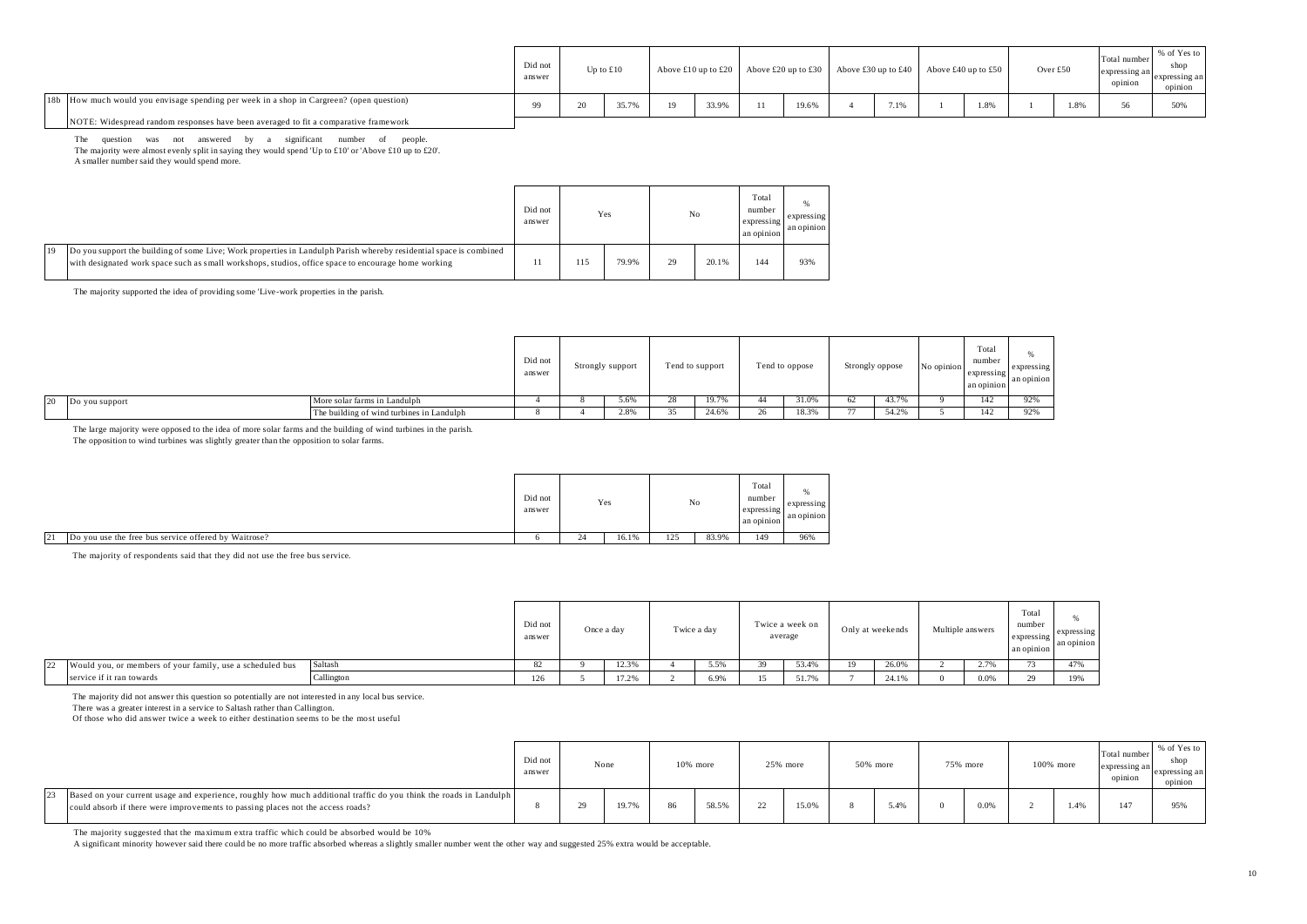|                                                              |                              | Did not |                                                             |
|--------------------------------------------------------------|------------------------------|---------|-------------------------------------------------------------|
|                                                              |                              | answer  |                                                             |
| If you have views you would like to express on the following | Village car park (open text) | 92      | 63 respondents expressed views which are detailed elsewhere |
| subjects below please do so here                             | Hedge trimming (open text)   | 85      | 70 respondents expressed views which are detailed elsewhere |

|                                                                  |                                                  | Did not<br>answer |     | Very important |        | Fairly important | Not very important | Not important | No opinion | Total<br>number<br>expressing<br>an opinion | expressing<br>an opinion | Comparability quotient<br>Lower number $=$ higher<br>importance |
|------------------------------------------------------------------|--------------------------------------------------|-------------------|-----|----------------|--------|------------------|--------------------|---------------|------------|---------------------------------------------|--------------------------|-----------------------------------------------------------------|
| 25 Looking at the natural features below, how important is it to | Pattern of fields and hedges of farming industry |                   | 89  | 61.0%          | 49     | 33.6%            | 4.1%               | 1.4%          |            | 146                                         | 94%                      | 1.62                                                            |
| protect or conserve each of the following?                       | Farm buildings                                   |                   | 64  | 43.5%          | 63     | 42.9%            | 11.6%              | 2.0%          |            | 147                                         | 95%                      | 1.95                                                            |
|                                                                  | Footpaths                                        |                   | 127 | 85.8%          | . Z. I | 14.2%            | 0.0%               | 0.0%          |            | 148                                         | 95%                      | 1.19                                                            |
|                                                                  | <b>Bridleways</b>                                |                   | 112 | 76.7%          | 28     | 19.2%            | 3.4%               | 0.7%          |            | 146                                         | 94%                      | 1.37                                                            |
|                                                                  | Cornish hedgerows                                |                   | 119 | 80.4%          | 24     | 16.2%            | 3.4%               | 0.0%          |            | 148                                         | 95%                      | 1.31                                                            |
|                                                                  | Views of the River Tamar                         |                   | 131 | 88.5%          |        | 9.5%             | 1.4%               | 0.7%          |            | 148                                         | 95%                      | 1.19                                                            |
|                                                                  | Access to the River Tamar                        |                   | 129 | 87.2%          |        | 10.1%            | 2.0%               | 0.7%          |            | 148                                         | 95%                      | 1.22                                                            |
|                                                                  | Dark skies/no street lighting                    |                   | 97  | 66.9%          |        | 24.8%            | 5.5%               | 2.8%          |            | 145                                         | 94%                      | 1.59                                                            |

Across all the options the majority suggested they were all important important<br>Compared to other areas the 'pattern of fields and hedges of farming industry' and 'dark skies/no street lighting' were seen as slightly less

|                                                                       |                                | Did not<br>answer |     | Very important |               | Fairly important | Not very important | Not important |      | No opinion | Total<br>number<br>expressing<br>an opinion | expressing<br>an opinion | Comparability quotient<br>Lower number $=$ higher<br>importance |
|-----------------------------------------------------------------------|--------------------------------|-------------------|-----|----------------|---------------|------------------|--------------------|---------------|------|------------|---------------------------------------------|--------------------------|-----------------------------------------------------------------|
| 26 Looking at the Designated Areas below, how important is it to AONB |                                |                   | 136 | 90.7%          |               | 8.7%             | 0.7%               |               | 0.0% |            | 150                                         | 97%                      | 1.13                                                            |
| protect or conserve each of the following?                            |                                |                   | 121 | 82.3%          |               | 16.3%            | 0.0%               |               | 1.4% |            |                                             | 95%                      | 1.27                                                            |
|                                                                       | area of great scientific value |                   | 117 | 79.1%          |               | 20.3%            | 0.0%               |               | 0.7% |            | 148                                         | 95%                      | 1.30                                                            |
|                                                                       | Country wildlife site          |                   | 108 | 75.5%          |               | 21.0%            | 2.8%               |               | 0.7% |            |                                             | 92%                      | 1.38                                                            |
|                                                                       | Cargreen conservation area     |                   | 119 | 80.4%          | $\sim$<br>-14 | 16.2%            | $\Delta$<br>2.7%   |               | 0.7% |            | 148                                         | 95%                      | 1.31                                                            |
|                                                                       | -SPA                           |                   | 118 | 80.8%          |               | 17.1%            | 1.4%               |               | 0.7% |            | 146                                         | 94%                      | 1.29                                                            |

Across all the options the majority suggested they were all important. Very few disagreed.<br>Although there is very little difference overall the AONB appears to be seen as slightly more important than the other factors.

|                                                           |                       | Did not<br>answer | Very important |       |    | Fairly important |              | Not very important | Not important | No opinion | Total<br>number<br>expressing<br>an opinion | expressing<br>an opinion | Comparability quotient<br>Lower number $=$ higher<br>importance |
|-----------------------------------------------------------|-----------------------|-------------------|----------------|-------|----|------------------|--------------|--------------------|---------------|------------|---------------------------------------------|--------------------------|-----------------------------------------------------------------|
| 27 How important is it to protect or conserve each of the | Rectory room          |                   | 58             | 40.3% | 58 | 40.3%            | 20           | 13.9%              | 5.6%          |            | 144                                         | 93%                      | 2.13                                                            |
| following:                                                | Cricket field         |                   | 76             | 53.1% | 53 | 37.1%            | $\sim$<br>13 | 9.1%               | 0.7%          |            | 143                                         | 92%                      | 1.76                                                            |
|                                                           | Millennium Cross      |                   | 71             | 49.7% | 50 | 35.0%            | 20           | 14.0%              | 1.4%          |            | 143                                         | 92%                      | 1.89                                                            |
|                                                           | the pub on the quay   |                   | 106            | 73.1% | 25 | 17.2%            |              | 6.2%               | 3.4%          |            | 145                                         | 94%                      | 1.53                                                            |
|                                                           | Penyoke playing field |                   | 121            | 84.0% | 20 | 13.9%            |              | 2.1%               | 0.0%          |            | 144                                         | 93%                      | 1.24                                                            |
|                                                           | The quayside          |                   | 121            | 82.3% | 26 | 17.7%            |              | 0.0%               | 0.0%          |            | 147                                         | 95%                      | 1.24                                                            |
|                                                           | <b>Slipways</b>       |                   | 122            | 83.6% | 24 | 16.4%            |              | 0.0%               | 0.0%          |            | 146                                         | 94%                      | 1.22                                                            |
|                                                           | Methodist Church      |                   | 67             | 47.2% | 56 | 39.4%            |              | 9.2%               | 4.2%          |            | 142                                         | 92%                      | 1.94                                                            |
|                                                           | Parish Church         |                   | 86             | 60.6% | 48 | 33.8%            | n            | 4.2%               | 1.4%          |            | 142                                         | 92%                      | 1.62                                                            |
|                                                           | Memorial Hall         |                   | 134            | 90.5% | 13 | 8.8%             |              | 0.0%               | 0.7%          |            | 148                                         | 95%                      | 1.14                                                            |
|                                                           | Cargreen Yacht Club   |                   | 91             | 63.2% | 37 | 25.7%            |              | 9.0%               | 2.1%          |            | 144                                         | 93%                      | 1.67                                                            |

Across all the options the majority suggested they were all important. However a few disagreed on some areas.<br>Although important to the majority the degree of enthusiasm is least for the 'Rectory Room' followed by the 'Met

|                                                    | Did not<br>answer |     | Very important | Fairly important |    | Not very important | Not important | No opinion | control.<br>Total<br>number<br>expressing<br>an opinion | expressing<br>an opinion |
|----------------------------------------------------|-------------------|-----|----------------|------------------|----|--------------------|---------------|------------|---------------------------------------------------------|--------------------------|
| 28<br>How important is access to the river to you? |                   | 82. | 56.2%          | 26.7%            | 10 | 12.3%              | 4.8%          |            | 146                                                     | 94%                      |

Only a small minority said that access to the river was not important to them. Only a small minority said that access to the river was not important to them.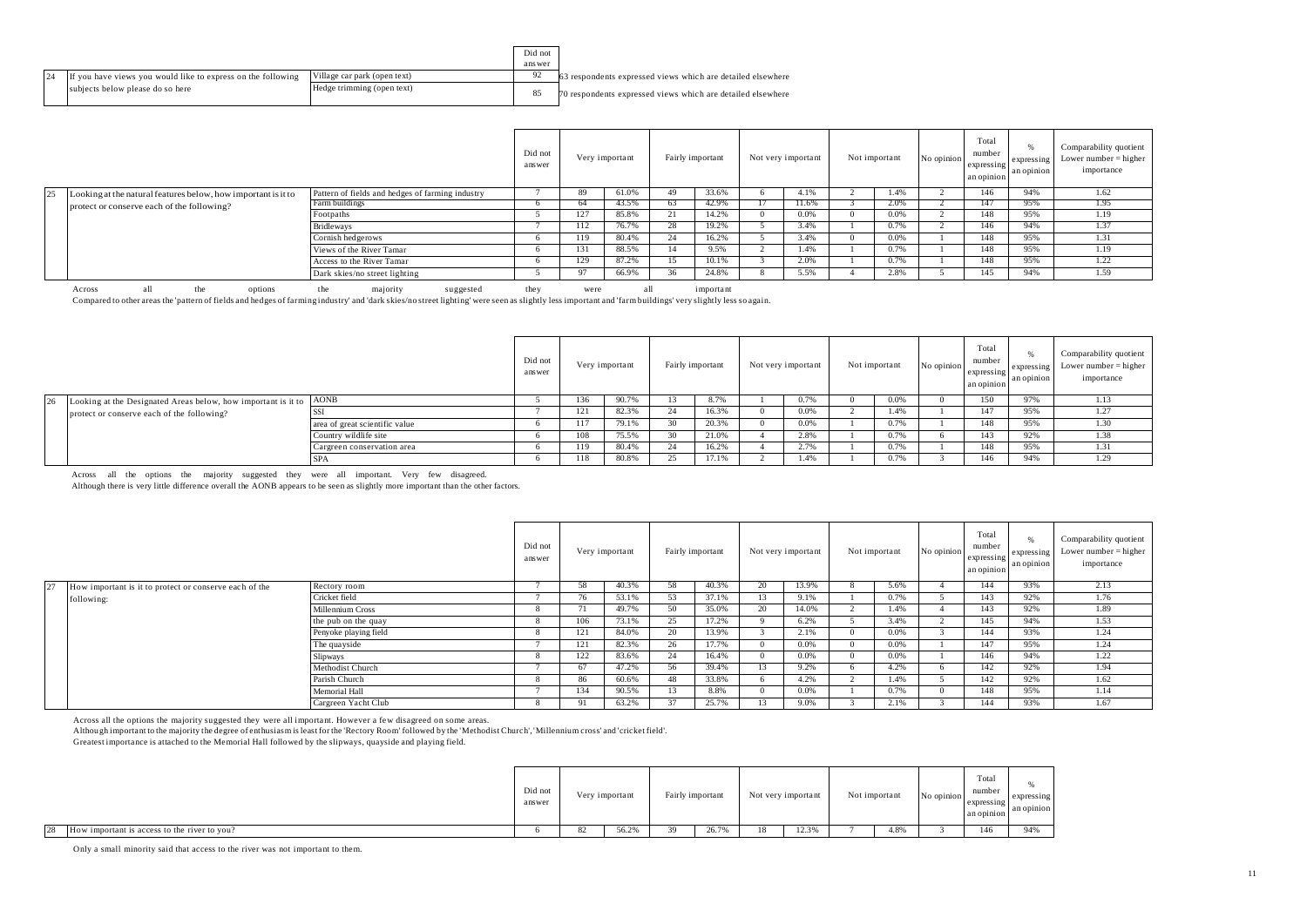|                                                                                                                                            | Did not<br>answer |    |       | Once a week or more A few times a month |       | A few times a year |       | Only in the summer | Never | Total<br>number<br>expressing<br>an opinion | expressing<br>an opinion |
|--------------------------------------------------------------------------------------------------------------------------------------------|-------------------|----|-------|-----------------------------------------|-------|--------------------|-------|--------------------|-------|---------------------------------------------|--------------------------|
| On average how often do you or members of your family use the river or riverside for recreational enjoyment such as<br>sailing or walking? |                   | 82 | 55.8% | $\gamma$                                | 19.7% |                    | 12.9% | 8.2%               | 3.4%  | 147                                         | 95%                      |

A small majority said that they use the river or riverside once a week or more with a further large contingent using it a few times a month.

Very few never use the river or riverside.

|                                                                                  | Did not<br>answer |     | Very important | Fairly important |      | Not very important | Not important |      | No opinion | Total<br>number<br>expressing<br>an opinion | expressing<br>an opinion |
|----------------------------------------------------------------------------------|-------------------|-----|----------------|------------------|------|--------------------|---------------|------|------------|---------------------------------------------|--------------------------|
| Is the green space i.e. the countryside around Landulph Parish important to you? |                   | 136 | 91.3%          |                  | 8.1% | 0.7%               |               | 0.0% |            | 149                                         | 060                      |

Only one person said that the countryside was not important to them and the majority said it was very important.

|                                                            |                                              | Did not<br>answer | Very important |       | Fairly important |          | Not very important |       | Not important |      | No opinion | Total<br>number<br>expressing<br>an opinion | expressing<br>an opinion | Comparability quotient<br>Lower number $=$ higher<br>importance |
|------------------------------------------------------------|----------------------------------------------|-------------------|----------------|-------|------------------|----------|--------------------|-------|---------------|------|------------|---------------------------------------------|--------------------------|-----------------------------------------------------------------|
| How important to you individually or as a family living in | Village activities/community groups          |                   | 89             | 61.0% |                  | 41 28.1% | 15                 | 10.3% |               | 0.7% |            | 146                                         | 94%                      | 1.67                                                            |
| Landulph is each of the following?                         | Quiet village/parish                         |                   | 104            | 72.7% |                  | 30 21.0% |                    | 4.9%  |               | 1.4% |            | 143                                         | 92%                      | 1.47                                                            |
|                                                            | Easy access to the countryside               |                   | 123            | 84.2% |                  | 20 13.7% |                    | 2.1%  |               | 0.0% |            | 146                                         | 94%                      | 1.24                                                            |
|                                                            | Easy access to the river                     |                   | 106            | 72.1% |                  | 28 19.0% | 11                 | 7.5%  |               | 1.4% |            | 147                                         | 95%                      | 1.51                                                            |
|                                                            | Familiarity with the area and people         |                   | 95             | 65.5% |                  | 44 30.3% |                    | 4.1%  |               | 0.0% |            | 145                                         | 94%                      | 1.51                                                            |
|                                                            | Rural atmosphere                             | 10                | 118            | 81.4% |                  | 27 18.6% |                    | 0.0%  |               | 0.0% |            | 145                                         | 94%                      | 1.25                                                            |
|                                                            | Village identify/feeling part of a community |                   | 100            | 68.0% |                  | 44 29.9% |                    | 2.0%  |               | 0.0% |            | 147                                         | 95%                      | 1.45                                                            |
|                                                            | Beautiful environment                        |                   | 132            | 90.4% |                  | 13 8.9%  |                    | 0.7%  |               | 0.0% |            | 146                                         | 94%                      | 1.14                                                            |
|                                                            | A sense of well-being                        |                   | 131            | 88.5% |                  | 15 10.1% |                    | 1.4%  |               | 0.0% |            | 148                                         | 95%                      | 1.17                                                            |

Across all the options the majority suggested they were all important. However a small number disagreed on some areas.

Although important to the majority the degree of enthusiasm is least for 'village activities/community groups'.

Greatest importance is attached to the 'beautiful environment' and 'sense of wellbeing'.

Questions 32 to 35, the demographics, are presented on a different page

| 36 | Indicate whether or not the policies reflect your opinion. Comments on separate sheet |                                                   | Did not<br>answer | Agree with this |       | Disagree with this |       | No opinion              | Total<br>number<br>expressing<br>an opinion | expressing<br>an opinion |
|----|---------------------------------------------------------------------------------------|---------------------------------------------------|-------------------|-----------------|-------|--------------------|-------|-------------------------|---------------------------------------------|--------------------------|
|    | HP1                                                                                   | Housing growth sustaining facilities              | 18                | 110             | 86.6% | 17                 | 13.4% | 10                      | 127                                         | 82%                      |
|    | HP <sub>2</sub>                                                                       | Housing to be in keeping with local character     | 14                | 131             | 97.0% | $\overline{4}$     | 3.0%  | 6                       | 135                                         | 87%                      |
|    | HP3                                                                                   | New developments and parking                      | 14                | 129             | 95.6% | 6                  | 4.4%  | 6                       | 135                                         | 87%                      |
|    | HP4                                                                                   | Housing and AONB                                  | 17                | 126             | 96.2% | 5                  | 3.8%  |                         | 131                                         | 85%                      |
|    | EP1                                                                                   | Protection of natural, built and historic aspects | 14                | 137             | 99.3% |                    | 0.7%  | $\mathcal{R}$           | 138                                         | 89%                      |
|    | EP <sub>2</sub>                                                                       | Sustaining the existing thriving rural Parish     | 15                | 133             | 97.1% | 4                  | 2.9%  | $\mathcal{R}$           | 137                                         | 88%                      |
|    | EP3                                                                                   | Footpaths                                         | 13                | 138             | 99.3% |                    | 0.7%  | 3                       | 139                                         | 90%                      |
|    | EP4                                                                                   | River beaches and slipways                        | 15                | 132             | 99.2% |                    | 0.8%  |                         | 133                                         | 86%                      |
|    | R1                                                                                    | CIL usage in relation to roads and footpaths      | 19                | 120             | 93.8% | 8                  | 6.3%  | 8                       | 128                                         | 83%                      |
|    | R <sub>2</sub>                                                                        | Development and volume of road traffic            | 17                | 124             | 91.2% | 12                 | 8.8%  | $\overline{\mathbf{c}}$ | 136                                         | 88%                      |
|    |                                                                                       | Monitoring the need for public transport          | 15                | 120             | 93.0% | 9                  | 7.0%  | 10                      | 129                                         | 83%                      |
|    | B1                                                                                    | Conversion of existing buildings for business use | 16                | 117             | 88.0% | 16                 | 12.0% | 6                       | 133                                         | 86%                      |
|    | B <sub>2</sub>                                                                        | Construction of buildings for business use        | 16                | 105             | 79.5% | 27                 | 20.5% |                         | 132                                         | 85%                      |
|    | ER1                                                                                   | Renewable energy schemes                          | 14                | 113             | 83.1% | 23                 | 16.9% | 5                       | 136                                         | 88%                      |
|    | HWB1                                                                                  | Open, green and blue space                        | 15                | 135             | 98.5% | 2                  | 1.5%  | $\mathbf{3}$            | 137                                         | 88%                      |
|    | HWB <sub>2</sub>                                                                      | Existing community facilities                     | 14                | 134             | 98.5% | $\overline{2}$     | 1.5%  |                         | 136                                         | 88%                      |
|    | HWB3                                                                                  | Community assets                                  | 15                | 134             | 98.5% | $\sim$             | 1.5%  |                         | 136                                         | 88%                      |

Across all the options the majority agreed with the policy outlined. However a small number disagreed on some areas. Although agreed by the majority the level of disagreement is highest for the 'construction of buildings for business' use followed by 'renewable energy schemes' and then 'housing growth sustaining facilities'. Greatest agreement is expressed with regard to 'footpaths' and 'river beaches and slipways'.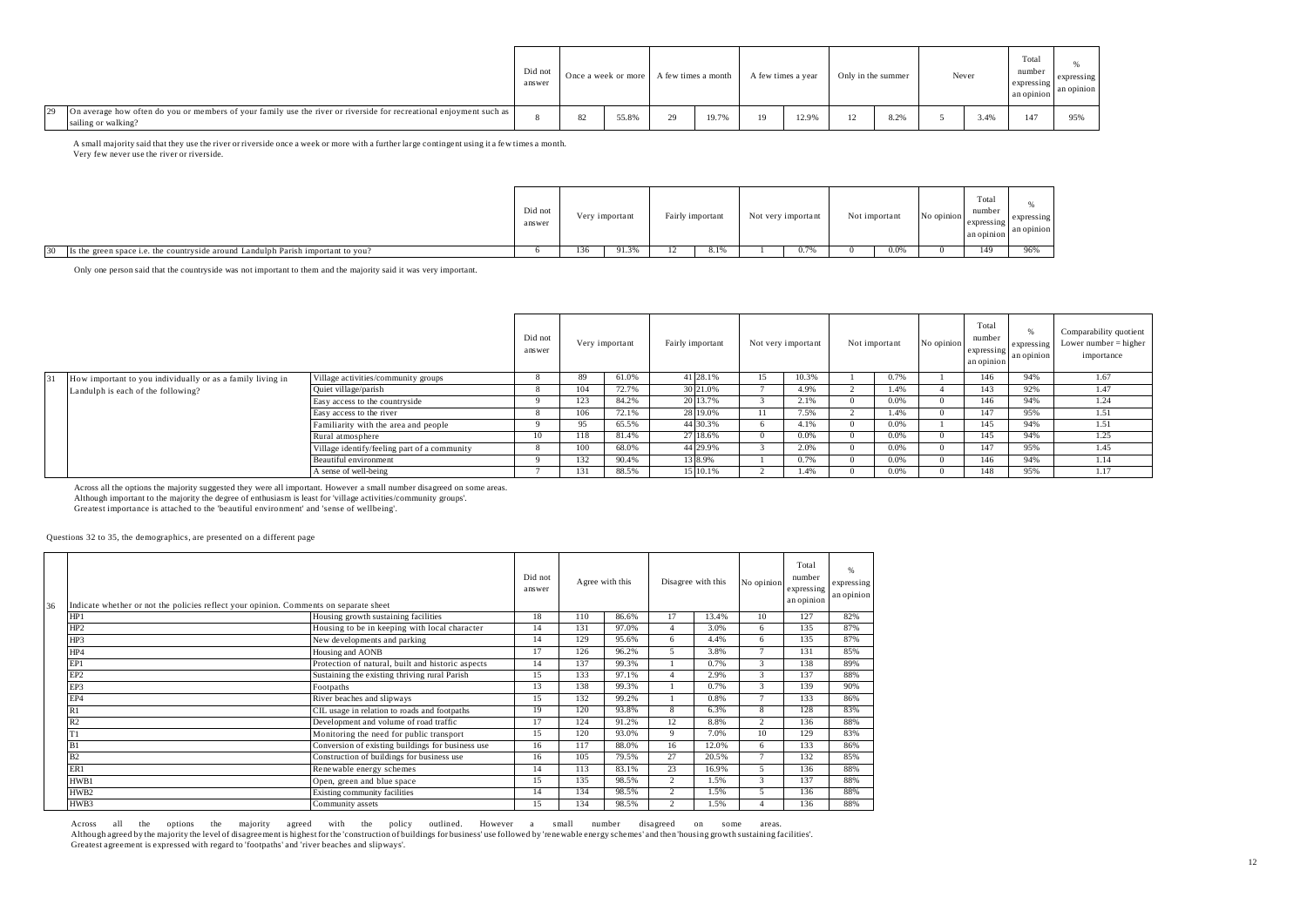13 Do you have any suggestions for specific (Business Development) locations? 17 If you any suggestions to Would you use a pub, where should a pub be sited?

| Location                           | Number suggesting |
|------------------------------------|-------------------|
| Pasty Shop / Elbridge              | 10                |
| Long Orchard                       |                   |
| Opposite Memorial hall             | 3                 |
| Brownfield                         | 3                 |
| Paynters Cross / Vinegar Hill      | 2                 |
| Landulph Rise toward church        | 2                 |
| Old greenhouse other/not specified | 2                 |
| Hatt                               |                   |
| Carkeel Saltash Callington         |                   |
| Stockadon                          |                   |

Other comments summarised Mixed residential and office suggested One of the farms Parking, access for vehicles and roadways a concern Plenty of empty business premises, farm buildings and stable yards locally and in nearby places so why build more

14 What types of businesses would you support being developed in Landulph Parish?

| Type                                            | Number suggesting |
|-------------------------------------------------|-------------------|
| Retail - shop restaurant pub                    |                   |
| Agriculture, Mkt Gdn, Farm livery, farm produce | 22                |
| Crafts pottery art studios                      | 19                |
| Work at home, small offices & supportive hub    | 15                |
| Woodwork electrical light industrial small work | ıэ                |
| Technology Web design Consultancy Research      | 10                |
| Marine / riverside leisure                      |                   |
| Any local employment employing locals           |                   |
| Catering Bakery                                 |                   |
| None needed / wanted                            |                   |
| B&B                                             |                   |
| Campsite                                        |                   |

Community ventures, family businesses<br>Home based but 'invisible' Small, unobtrusive No good without toilets No good without toilets Non polluting, no more traffic, quiet **Opposite village hallsite** Opposite village hall site

#### Key word Small - multiple mentions

16 If you would use a pub in the village, what type of pub do you think would be most sustainable?

| Type                       | Number suggesting |
|----------------------------|-------------------|
| Food                       |                   |
| Do everything and anything |                   |
| Integrated shop            |                   |
| B&B                        |                   |
| Community run              |                   |

Other comment Traffic concerns if successful Boat friendly Other comment

Update needed to flat roof section Growing hedges slows traffic

| Location             | Number suggesting |
|----------------------|-------------------|
| Anywhere in village  | 10                |
| <b>Rectory Rooms</b> |                   |
| Existing             |                   |
| Greenhouse site      |                   |
| Vine gar Hill        |                   |
| Village Hall         |                   |

Other comment New build infill site, top of village Walking distance of current Somewhere with adequate parking Converted house in Cargreen<br>Opposite cricket ground

#### 24a Village Car Park

|                                               | Number     |
|-----------------------------------------------|------------|
| Category                                      | commenting |
| Needed - particularly Fore St problem         | 28         |
| But will not be used if not close             | 10         |
| Needed but where?                             |            |
| Not needed                                    |            |
| New housing at least 2 spaces each/sufficient |            |
| Memorial hall                                 |            |
| Memorial Hall should not be used              |            |

Other comment Yellow line to Fore Street Car park in Crumple Park Rent spaces in memorial hall On old glass house site Small cost secure pay car park Farmer market on car park Would be an eyesore Other comments summarised<br>
Community ventures, family businesses<br>
Community ventures, family businesses Compulsory purchase quay Use quay if eventually only residential<br>Stop inappropriate street parking What about the school?

#### 24b Hedge trimming

| Category                                      | Number |
|-----------------------------------------------|--------|
| More cutting needed                           | 38     |
| OK - Frequency                                |        |
| Concerns over birds, wildlife and flowers etc |        |
| Road safety problem - high risk of accidents  |        |
| More consistency required                     |        |
| Less cutting required                         |        |
| Trimmings are a mess left behind              |        |

No food Elbridge needs trimming annually Too severe - wild flower destruction Should be community activity Regular assessment needed Use for wood fuel - 'Cordiale Project' Landowners should be charged if they do not do it Beautiful hedges being ruined by 'hacking' Ignore flowers and birds. Road safety priority 13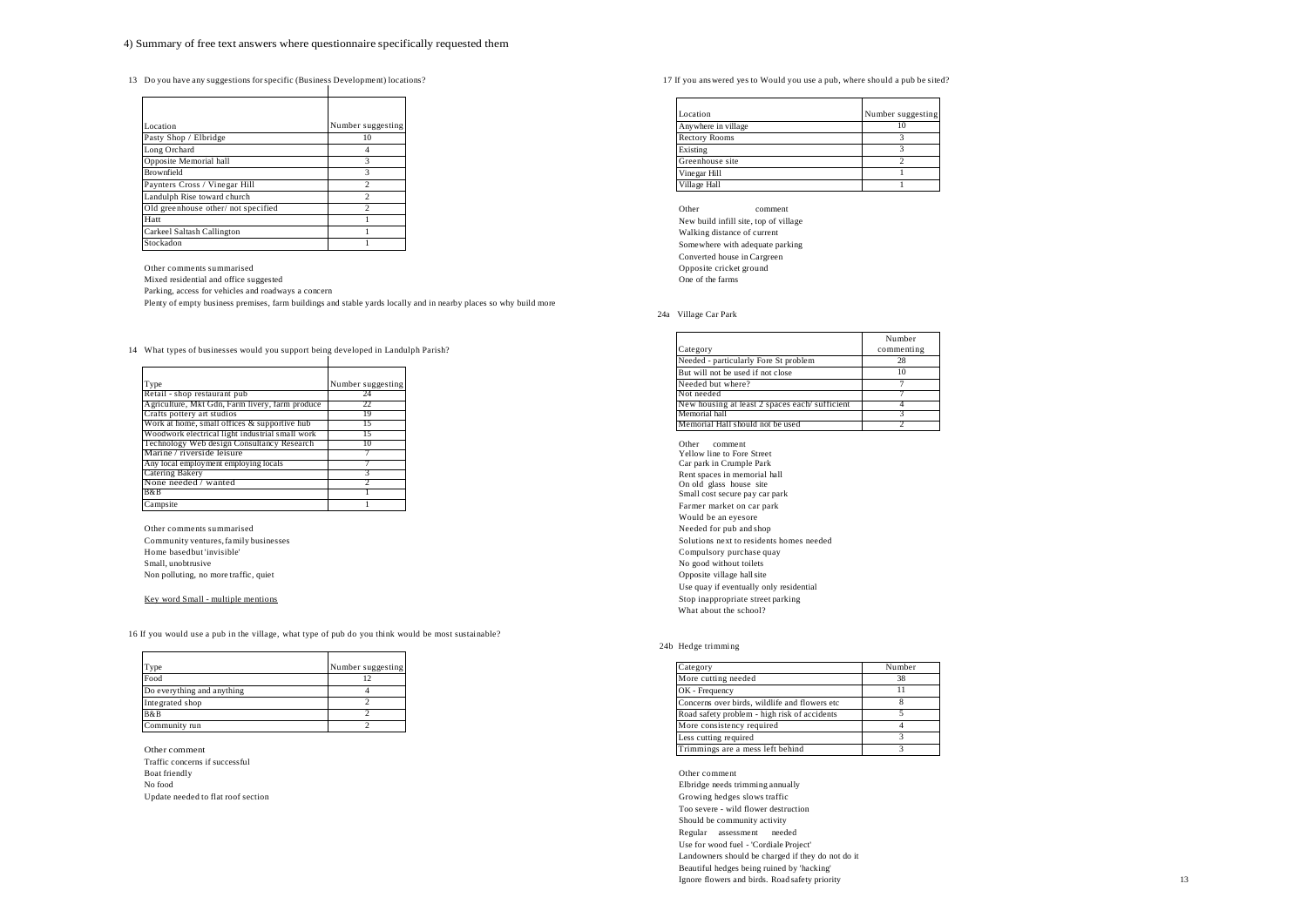## <span id="page-13-0"></span>5) Open comments on separate sheet (Q36)

## Respondent 31 and Respondent 149 (identical sheets)

### Business and Economic Objective B1 and B2

Whilst I can understand that there may be a case for encouraging tourism, agriculture, horticulture, marine and leisure within the constraints set out in the plan, I strongly oppose the establishment of any further light industry in the Parish.

The existing units sited on the road to the Church (on the left past the school) do nothing to enhance the residential qualities of the neighbourhood.

There is no established need for light industry to be located in residential areas. There is plenty of opportunity for these to be sited on more suitable existing and future industrial estates outside the Parish. Further the trading and manufacturing activities which are necessarily undertaken by these entities, are inevitably detrimental to the quality of the adjacent residential areas in terms of increased traffic, noise, litter etc.

PS Could I take the opportunity of saying thank you very much to all for the hard work which is being put in and for doing such a good job on our behalf!

Respondent 92

- Q1: We have ticked "up to 20" but we strongly feel that no more than 10 should be in the village and the other possible 10 on the brownfield site adjacent to the A388 where there is a bus stop and public transport, as any more in the village will increase traffic problems.
- Q2: "Within Cargreen" fairly suitable for 10
- Q8: Yes but if other people parking in the road
- Q9: Very modern design should only be considered on isolated sites. "standard house designs ...." not a good idea at all

"innovative plans ...." not a good idea

- Q11: Yes but it should not proportionally increase traffic
- Q12: This is a pointless question you cannot answer as frequency and timing of a service would be critical, and this is not indicated
- Q23: Certainly not more than 5%
- Q24: Village car park

There just does not seem to be a suitable location, though obviously it would be nice to get the cars off Fore Street. Two people suggested "on the land behind Tony Channing's bungalow"!!

Hedges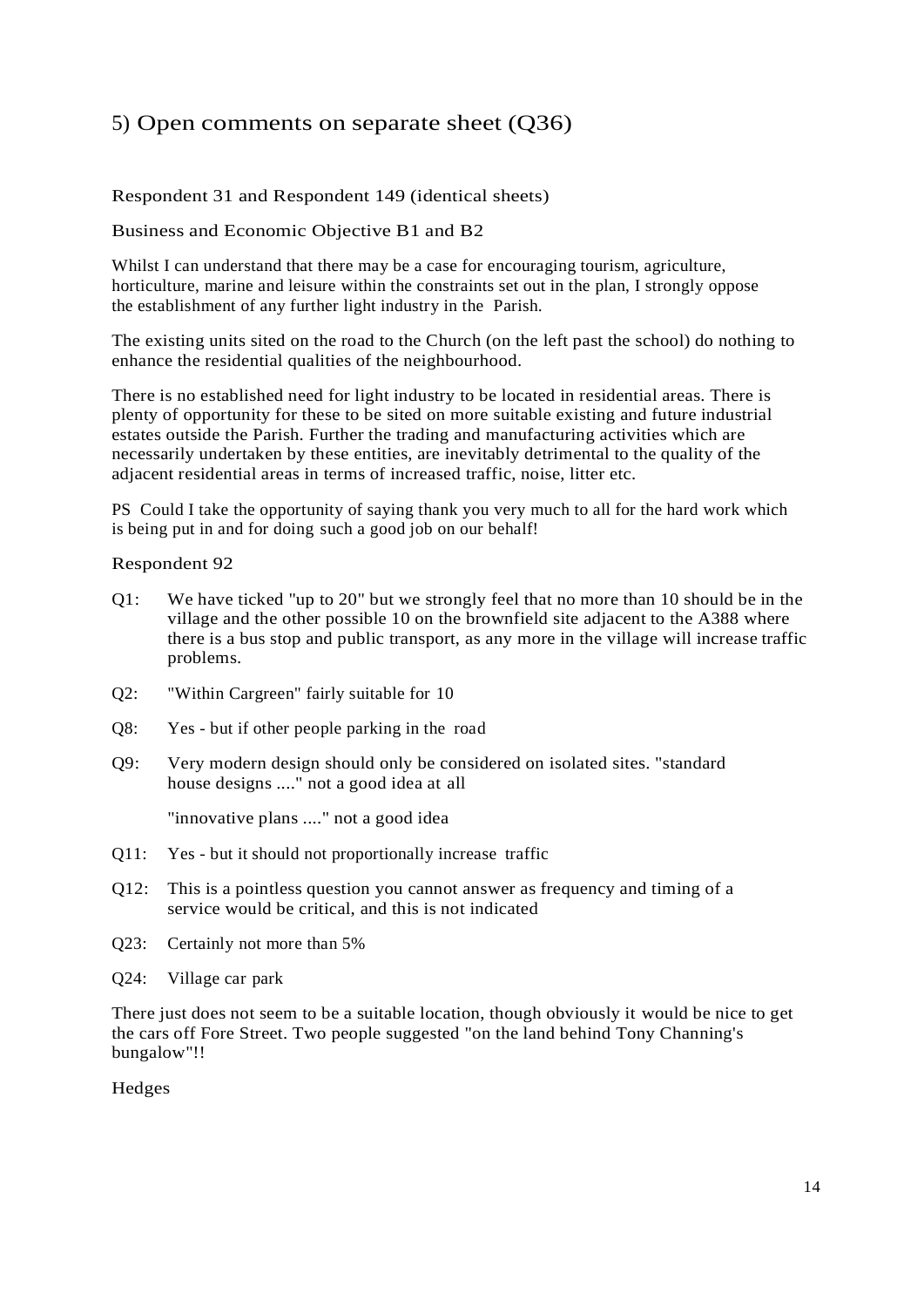This is a major road safety matter. We feel that there should be at least one more cut in the early summer to keep visibility on the road each side of Two Pines, and on the road out of the village past Stockadon Barns

### Road signs

We consider it desirable that there is a road sign on the approach to the village warning of single track road in places with passing bays.

- Q27: This question does not mention the school and the memorial clock. it should have done. Very important to protect.
- P1: Disagree. This statement appears to give indiscriminate approval to almost any development and we have only very limited facilities at the present time.
- EP: Too much development would swamp rather than sustain our "thriving rural community"
- R1: "Community Infrastructure Levy". This statement gives the impression that we will receive such a "windfall" levy, and we understand that at this time Cornwall Council have yet to decide their policy on implementing the levy. It may be that no levy would be applied to some of the potential developments in the Parish.

### Respondent 118

We both agree with the whole of the last paragraph in the green book (in italics). Very important.

Respondent 131

ER1: Many will feel that wind turbines are an unacceptable blight on the landscape. however the importance of all forms of renewable energy is such that we feel that must take precedence. There will be no landscape to protect if we don't make a big switch to renewables!

We feel perhaps as part of our energy policy we could get electric cables buried and their pylons removed. It is interesting how people who object to wind turbines don't seem bothered by the hideous pylons!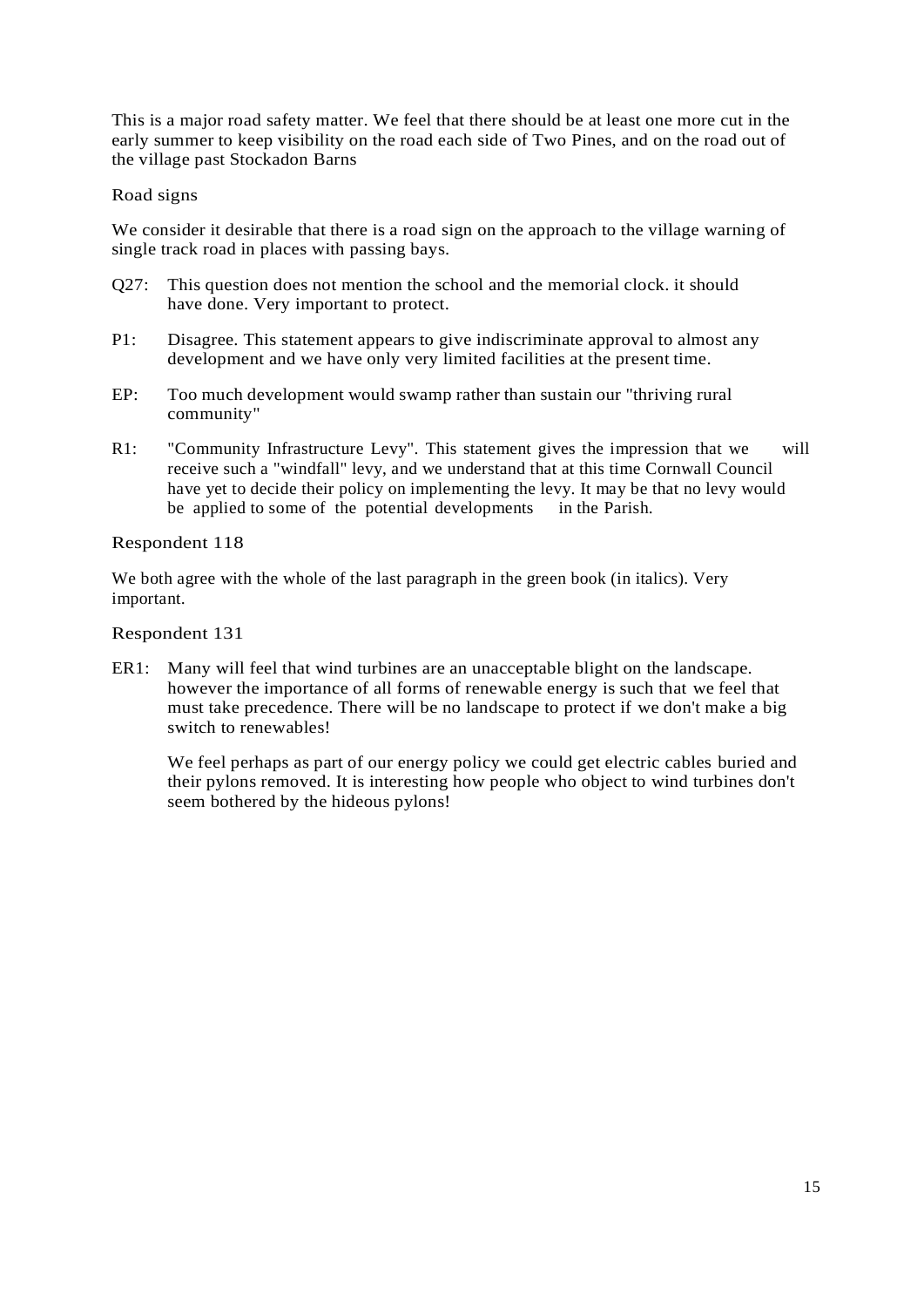### 6) Free text answers where questionnaire specifically requested them

13 Do you have any suggestions forspecific (Business Development) locations?

Vinegar Hill area. Areas below Landulph Rise, old milk parlour etc towards church up by Hatt roundabout or near Pentillie entrance the old pasty shop. The site towards Landulph church. The site opposite Landulph Memorial Hall the former pasty factory site. A mixed residential and craft workshop/office development Parking of work vehicles important only that good access should be available on current brownfield sites old pasty site oldpastyshop.Rosehillgreenhouses.DorothyCloakegreenhouses old greenhouse site Cargreen Long Orchard, site of old pasty shop Lanes not suitable for the traffic increase more development (business) may bring Land already for development at Carkeel. Empty shops in Saltash & Callington. And easily accessible by A388 extend mini industrial estate near cricket field Ellbridge Elbridge, Stockadon Elbridge area Currently unused or redundant farm buildings Cloaks nursery site. Existing industrial estate at Landulph Cross. Former pasty shop site on A388 by Cottons bus depot. Nursery opposite the memorial hall Around theCross;the Pasty factory; electric sub-station Any unused farm or stable yards?!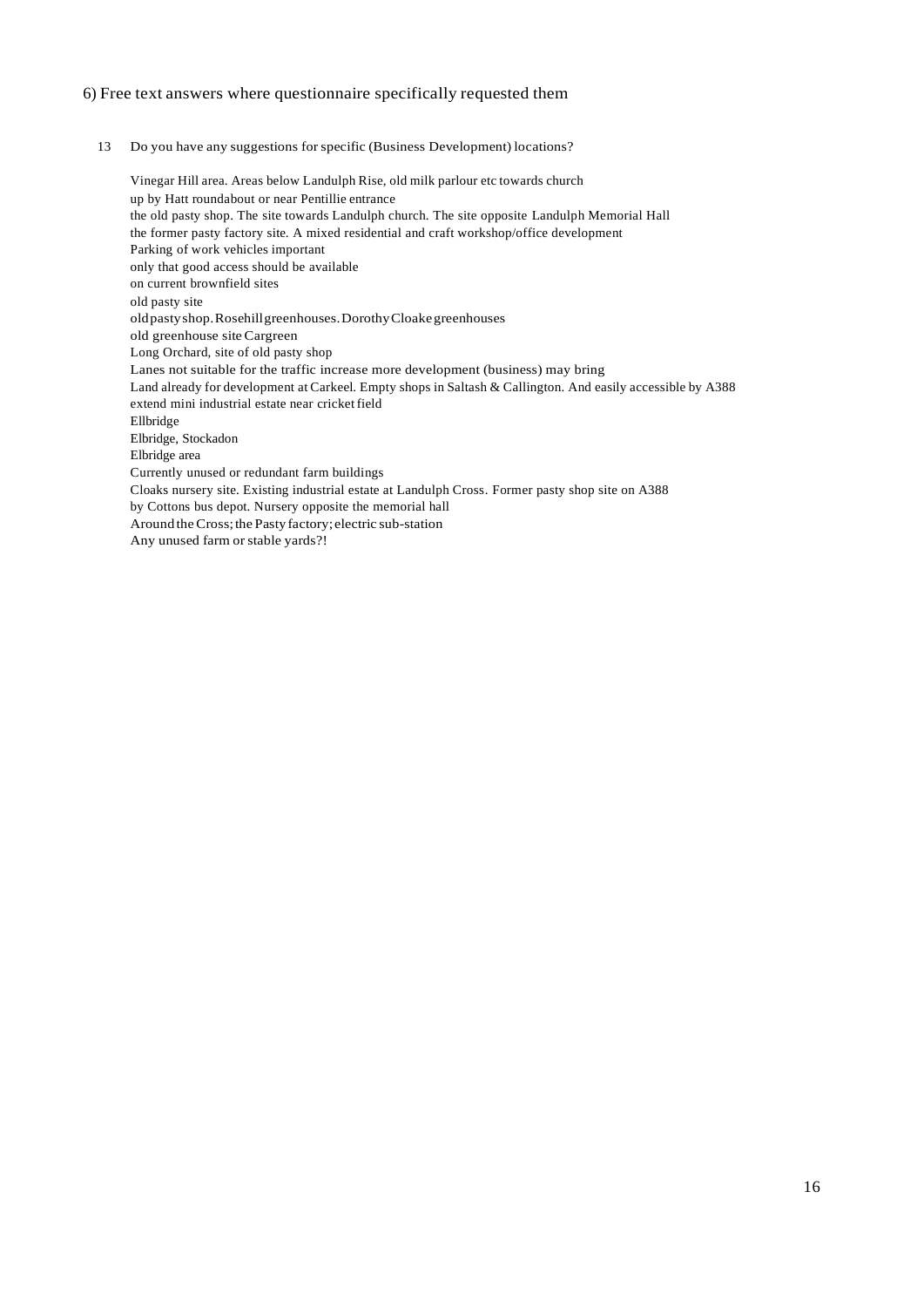14 What types of businesses would you support being developed in Landulph Parish? Give examples

### agrarian; traditional one-man or family businesses. Marine Working from home type business/ nothing which involves a 'shop front' Work at home hub. Technology. Cafe orshop Woodworking. Furniture making and repair. Electric/electrical repair. Web design Within existing premises eg local empty pub. Post office and shop run by volunteers as in St Germans very small scale type of business is not so important as the integration of the business location into the landscape and community and lives Traditional crafts and marketgardening Those that are non-polluting this is a rural area and I don't think more business is needed There is already too much traffic for the lanes the ideal is the maximum number of jobs per square metre of building and the minimum number of vehicle movements technology, light industrial support for farm developments that help to maintain the natural environment. Also new developments would increase specialists horticultural/organic produce SME. Tech/IT based small work at home small start ups. Agricultural support activity. Live/work small business small self contained. Smoke free. No lorry parks small scale manufacturing, small offices, local crafts, small shop, pub, B&B, catering Social enterprise schemes Small local craft house based businesses small live/work units for small business entrepreneurs small less than 10 employees, techno, scientific etc , craft small handcrafted manufacturing, work with wood, sewing, textiles, bakery. They need to be non polluting and quiet ideally small family run businesses which could employ local residents small fabrication units small enterprise units small businesses: arts/agricultural small businesses- not using large lorries and such . Maybe craft/pottery etc should be encouraged small business - 5-20 staff. Mixture of local crafts, development of software. Research programmes small artisan businesses/workshops/artists studios shop, restaurants/cafe, pub Retail, pub., office-based Pub/shop. Retirement home. Craft workshops (not noisy though). River based leisure eg canoe hire, small sailboats, kayaks pub. Small restaurant Pub. Post office/store pub. Local shop pub, restaurant, small village shop Organic farming. Low impact eg online services open up the nursery that is at present closed ones that do not involve a lot more big lorries on the lanes. Boat/river related? Pub/restaurant Not heavy industrial. Creative studios/workshops or collectives. Remote IT working/small office. Small units for start ups. As long as housed in sympathetic/converted buildings and not like an industrial estate none except existing agriculture and horticulture only.There are farmore suitable sitesforindustrial or commercial use close by and outside theparish Non industrial. IT/Design, Office based, Studio based Micro brewery, knitwear/crafts, village shop/post office, village pub, tea shop Market gardening. Livery.Pub local shop

local product - cheese making, local flowers. Local shop - milk, newspapers etc

Local food outlets/suppliers. Fuel eg logs/coal. Craft or wool stockists. Animal grooming

Live: work properties

limited use of home as office or studio without potential for material numbers of parked cars. Also without detriment to the residential qualities of adjacent buildings ie noise, loss of privacy

Light industry/manufacturing. Farm shop and destination cafe ie for cyclists/walkers/locals. Crafts

Light industrial. Commercial. Horticultural

IT, PR, Design and any business not requiring a constant supply of delivery vans and couriers IT based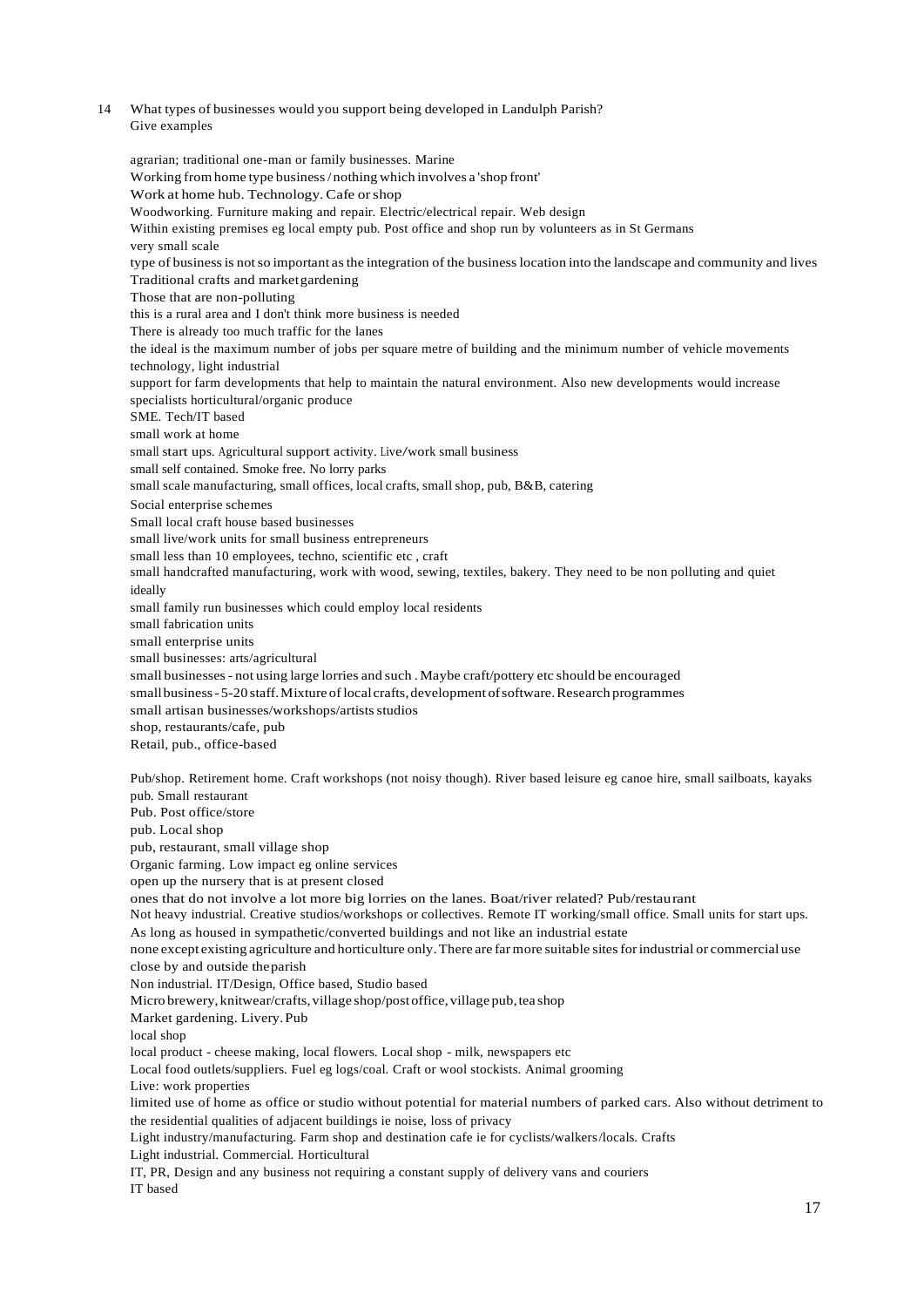Horticulture. Arts & crafts. Nautical activities horticulture, marine Horticulture horticultural farming.Pub.Localshop/coffeeshop.Artist farming Doctor, dentist, chiropodist, hairdresser, taxiservices, assembly work, metal work, office work craft workshops, repair workshops, home work offices, farm shop/deli/takeaway country crafts using local skills and materials. Agriculture support. Workshops for local tradesmen cottage industries. Offices. Pub consultancy, IT for example. Probably only small businesses eg owner operated that would not necessitate more traffic. Poor broadband is a major limiting factor however. Home-office business should be encouraged commerce Clerical business from home Care/support. Catering. One stop pub/PO/shop/coffee/tea/snacks/library businesses which could support working parents Any than provided local employment for all age groups any small business that does not pollute the environment any businessesthat give young people a start in life - apprenticeships/workshops/crafts. Onesthatsupport local people(of any age or gender) any all businesses Agriculture/market gardening, food production agriculture. River based businesses eg shipwrights and other marine work. Alternative energy. Craft. Food. Cafe/shop. Pub/shop a shop. Public house a pub with village shop included. Anything that may bring better broadband. Perhaps a small business centre eg a couple

of workstations that could be used by people who usually work from home and alone but could do with support from other workers - perhaps in the pub/memorial hall

a little shop within Cargreen itself. Outdoor activities or holiday clubs for children eg canoeing, den building, forest schools. Canoeing/kayak hire- tours. Small campsite with wigwam hire. Vegetable and fruit farming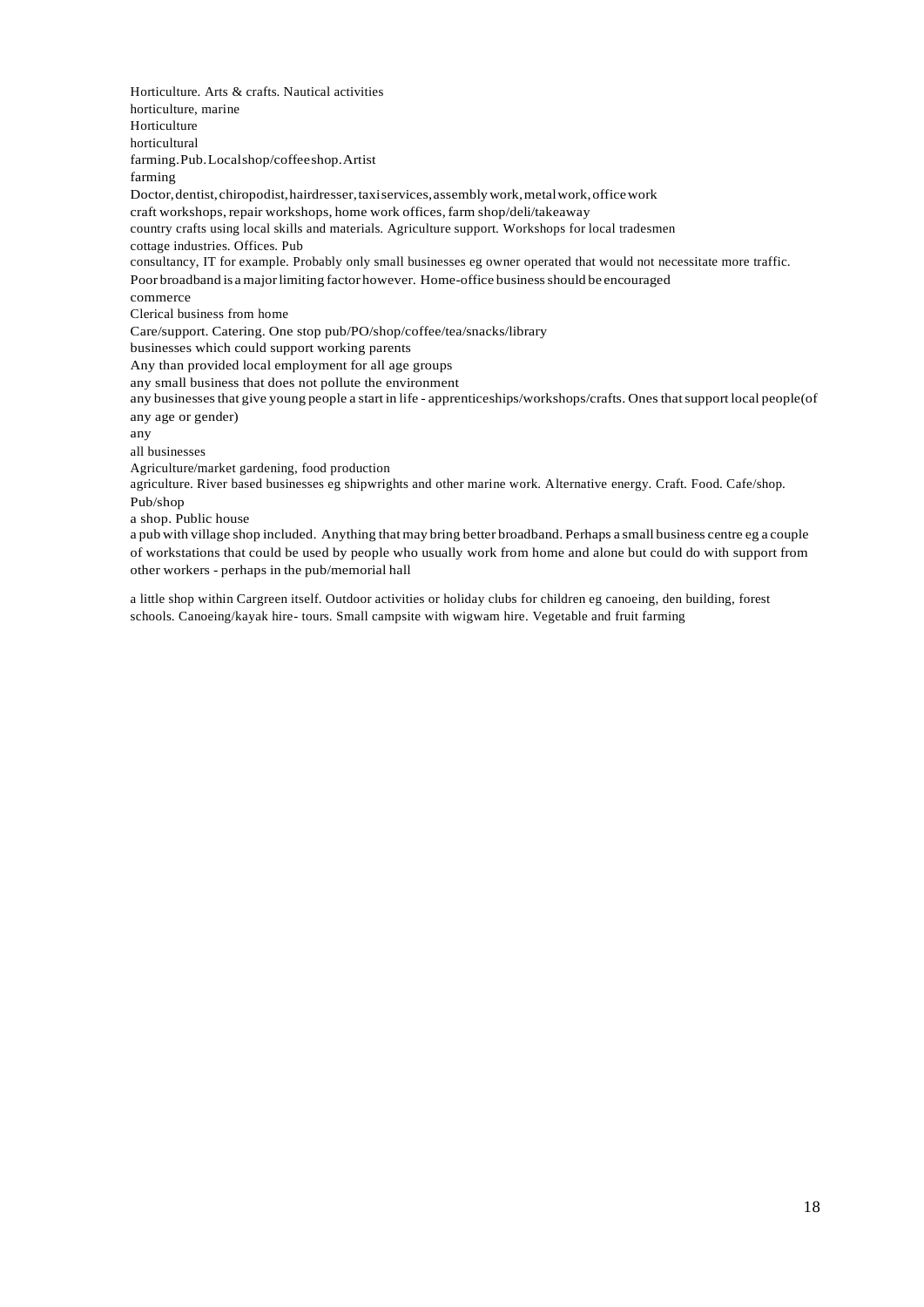16 If you would use a pub in the village, what type of pub do you think would be most sustainable?

we would also use the pub if it had an integrated shop We need a pub with good quality B&B and food good enough to make it a "destination pub" either by road or water. If a village shop is unsustainable on its own then an integrated pub/shop is answer traditional pub but with restaurant facilities there is a need for all, the parish could consider look at opening a community pub with the skills there are within the The Carew Arms Anthony is a good example Serving food! However would worry about traffic etc if it were proper/sought after gastro pub really good food please possibly with food One also that encourages boats to stop for food Keep the pub as it is but update the flat roof restaurant side Just like The Riser! No food gastro pub with B&B gastro pub family oriented with integrated shop could be 'gastro pub' with local facilities. Needs to offer good food and drink to be viable business community run? Care/support. Catering. One stop pub/PO/shop/coffee/tea/snacks/library any of the above Any of above and bar food A lovely local pub that offers food, events/gatherings

17 If you answered yes to Would you use a pub, where should a pub be sited?

| within Cargreen village                                                                                                    |
|----------------------------------------------------------------------------------------------------------------------------|
| What about using the Rectory Rooms?                                                                                        |
| Vinegar Hill area/access in and out etc                                                                                    |
| village hall or old snooker room                                                                                           |
| undecided                                                                                                                  |
| Three Corner Meadow, or joking aside, on an infill site, new build at top of village (Landulph)                            |
| there are various possible sites including the existing pub location, development of the yacht club or a more contemporary |
| idea of incorporating the village park                                                                                     |
| the previous site would be favourite but not essential and possibly given the limited parking another site within walking  |
| distance would be preferable                                                                                               |
| Spaniards                                                                                                                  |
| somewhere with adequate parking                                                                                            |
| Rosehill site - Ellbridge - previous site                                                                                  |
| Refectory                                                                                                                  |
| redundant greenhouse sites                                                                                                 |
| <b>Rectory Room</b>                                                                                                        |
| opposite the Cricket Ground                                                                                                |
| one of the farms could convert to gastro-pub possibly with a few rooms for B&B - would have plenty of parking              |
| no other practical site                                                                                                    |
| no idea                                                                                                                    |
| location not important but the type of business providing a service the customer wants is                                  |
| I'm not really sure if a pub is needed. The old pub site is too crowded and no real parking. Perhaps it could be on one of |
| ideally on the quay but somewhere else could be better than none                                                           |
| House converted within Cargreen                                                                                            |
| either on previous site or elsewhere . I have no preference                                                                |
| either - previous site is stunning but there are other places with similar great views and less flooding/parking issues!   |
| Perhaps near footpath would also encourage less people to drive to a pub!                                                  |
| anywhere within the parish. No preference                                                                                  |
| anywhere in Cargreen                                                                                                       |
|                                                                                                                            |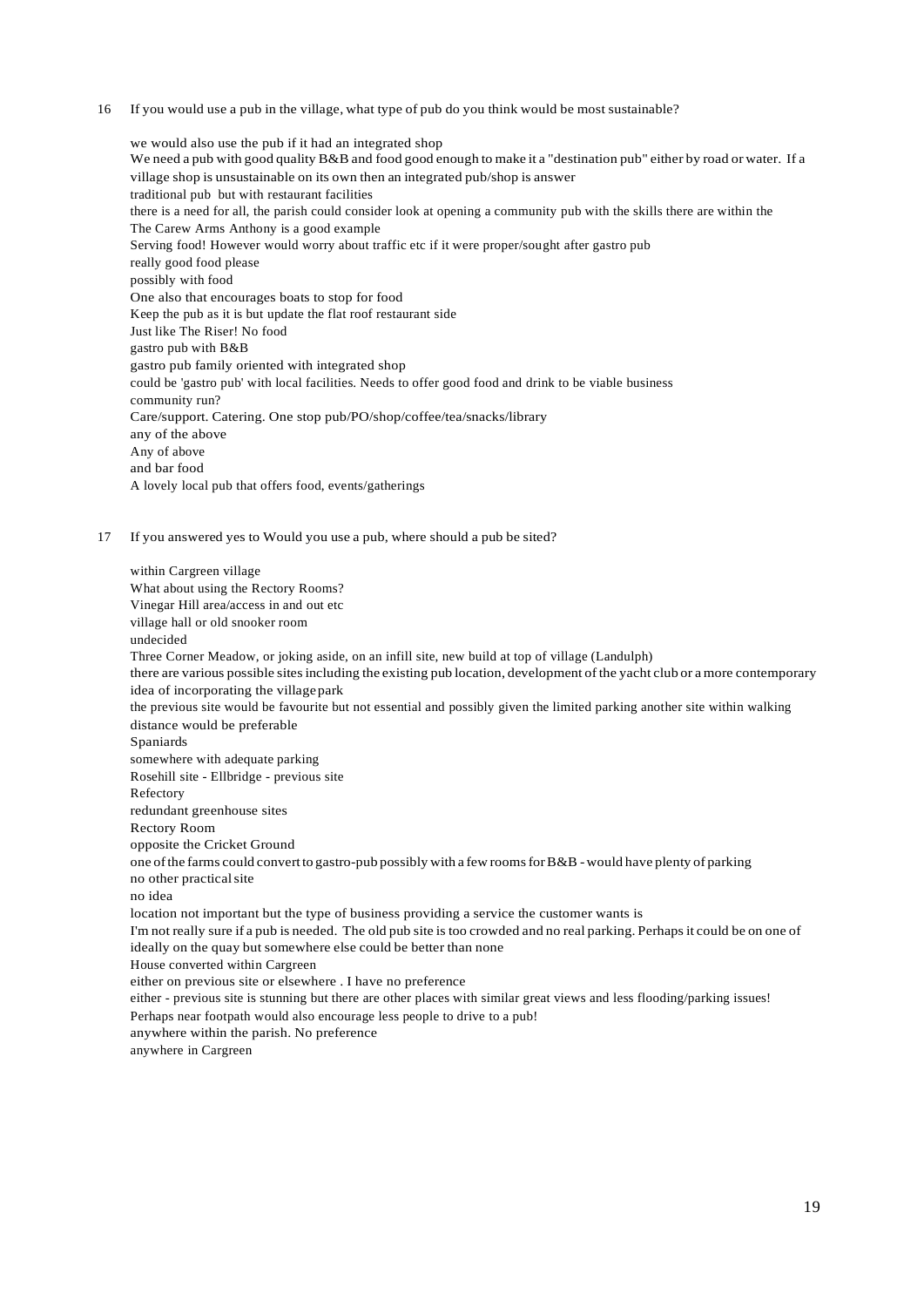24 If you have views you would like to express on the following subjects below please do so here

It's necessary to avoid current congestion at the bottom of Fore Street. On some days, near the telephone box, the corner

```
24a Village Car Park
```
20 of the house on the south side and vehicles parked on the north side are so close together that a fire engine would struggle to get through yes, but where! yes village could do with a car park yes if land is available yellow lines in Fore Street off street parking only. Car park in field below (to the east) of Cumple Park. Entrance/exi from Coombe Drive would consider Would be very useful within any new development allocated parking spaces. Also annual rental for allocated spaces in hall car park, would also produce much needed income to village funds to be used within the community where? Main congestion is in Fore Street so unless you provide a car park there then its not going to get used. No point putting it at the top of the hill Where would this be put? Couldn't people use Memorial Hall car park if desperate or Spaniards Car Park? What would be the purpose as most people prefer to park as near as possible to their place of residence we need one . Not enough parking. We also need street lighting we need one Waste of money unless you are prepared to build between Fore Street & Church Lane Very much needed for the centre of Cargreen this would be a great advantage There's enough traffic using the lanes now especially the speed they drive there should be a village car park the village definitely needs one the problem is people have to use it and they tend to want to park by their houses Suggest: area of disused glass houses to relieve pressure on Fore Street + junction Coombe Lane subject to acquiring a suitable site strongly support the addition of a village car park shouldn't be necessary if you don't build too many houses should be open to people who don't have off street parking but at a small cost and secure (gate). Small market every month farmer style see attached Really! Where? People wouldn't use one apart from pub car park in Lower Fore Street people like to be near their car and I cant envisage anyone using the car park. They could use the hall car park overnight but how many do? Parking on Fore Street and Coombe Lane adjacent to Fore Street causes obstruction and dangerous corners,, therefore an off street car park would be good but where? Parking is an issue in the narrow streets but a tarmac car park would be an eyesore parking for possible shop andpub notsure where this could go or why people would use it? If next to a pub with some of it reserved for residents then good. If just a car park at the top to provide additional parking for residents then its a long way for most people to walk ... Better to try and find more parking solutions for residents next to their homes not sure this is necessary not required not needed. New housing must include at least 2 off street parking no thank you no requirement if all new houses have off road parking no available space therefore unrealistic aim no available site for a car park. Note: Landulph Memorial Hall car park is a PRIVATE car park for users of the hall only and NOT for general public parking Nice idea but if it is not close to houses, shop, pub etc it will not be used. I cannot think of a suitable site except the pub car park need more parking places as when I am on a late shift I can never get a parking space and have to walk quite a way in the dark with lots f bags need car park desperately necessity Narrow road need to be widened. We already have passing places! most likely useful for residents in Fore Street May encourage walkers. But no good without toilets or pub. In the summer I met two men who had canoed from Saltash wandering round in hope of a drink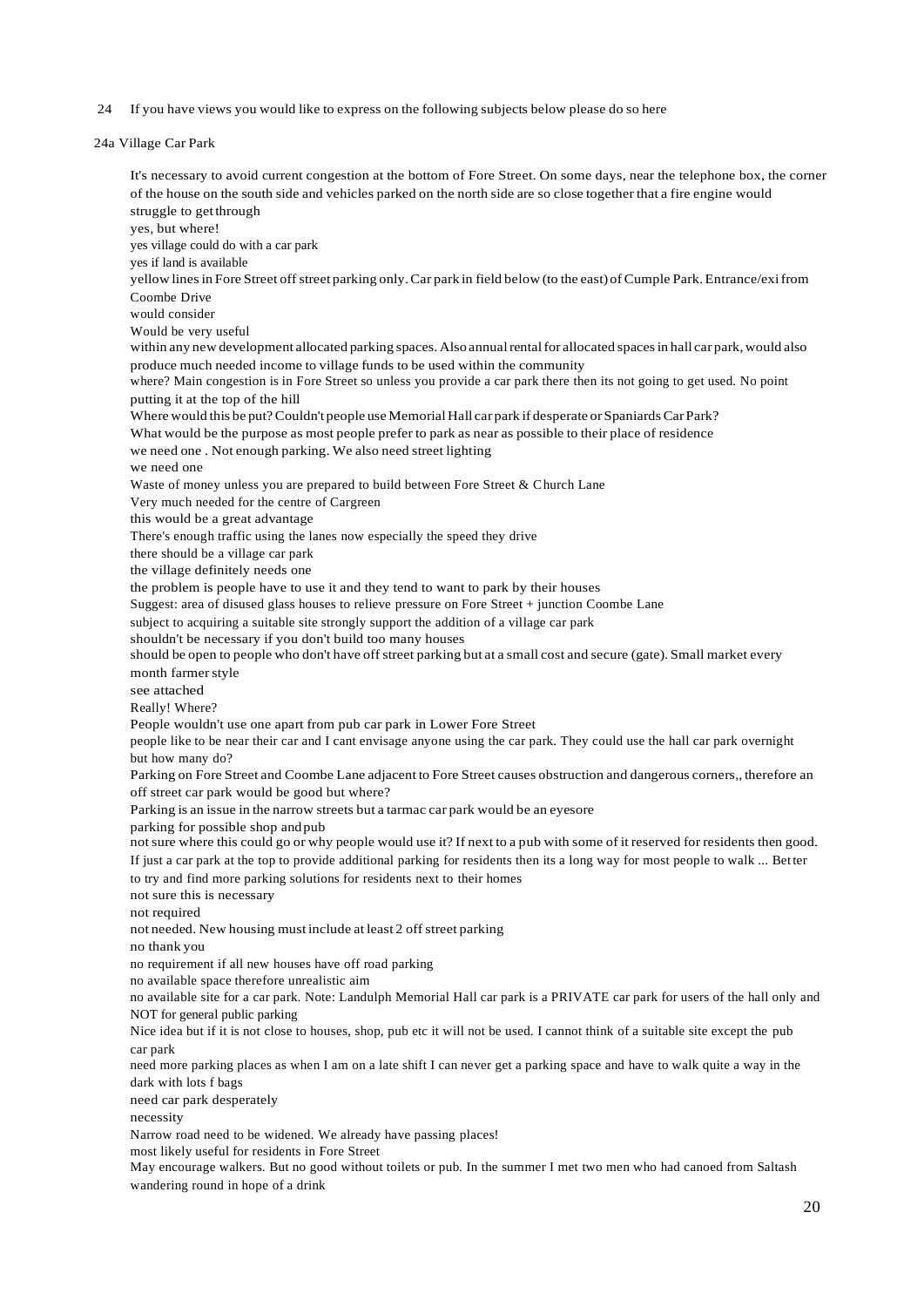land opposite village hall - space for at least 100 vehicles to be used as overflow for events at hall and also to alleviate issues in lower village

it would have to be centrally located as people are lazy and wouldn't walk far. There should be no new building without parking for 2 cards

in favour if near to Lower Fore Street

Important for villagers in Lower Fore Street

I think the village hall car park could be used for visitors

I think a lot of folk presently use LMF for this purpose. The problem with that is when there is an event running perhaps an overflow facility is required but apart from that is there further need?

good idea, for example on quay if compulsory purchase order introduced

good idea, but where? If the Spaniards was no longer a pub, but residential, their car park might suffice for public use

encourage residents who have off street parking to use it and not park on the he street. Discourage yacht owners from leaving cars in the oldest part of the village for weeks on end when they go sailing. Pub could charge cars to park or residents have permit to part in older part of village. parking nerthe school can be dangerous for children and road users. yellow lines around school area including lanes either side to prevent any parking. school walking bus?

could solve Fore Street's difficulties but would residents use a car par distant to their home?

could be useful

cars ruin Cargreen when they fill Fore Street

better parking required for the school

an essential requirement to alleviate current blocking of Fore Street (and allow unrestricted pedestrian access as a direct result)

all new housing must have its own car space

a small car park would be of possible use as long as it is in an appropriate setting

a great idea - butwhere?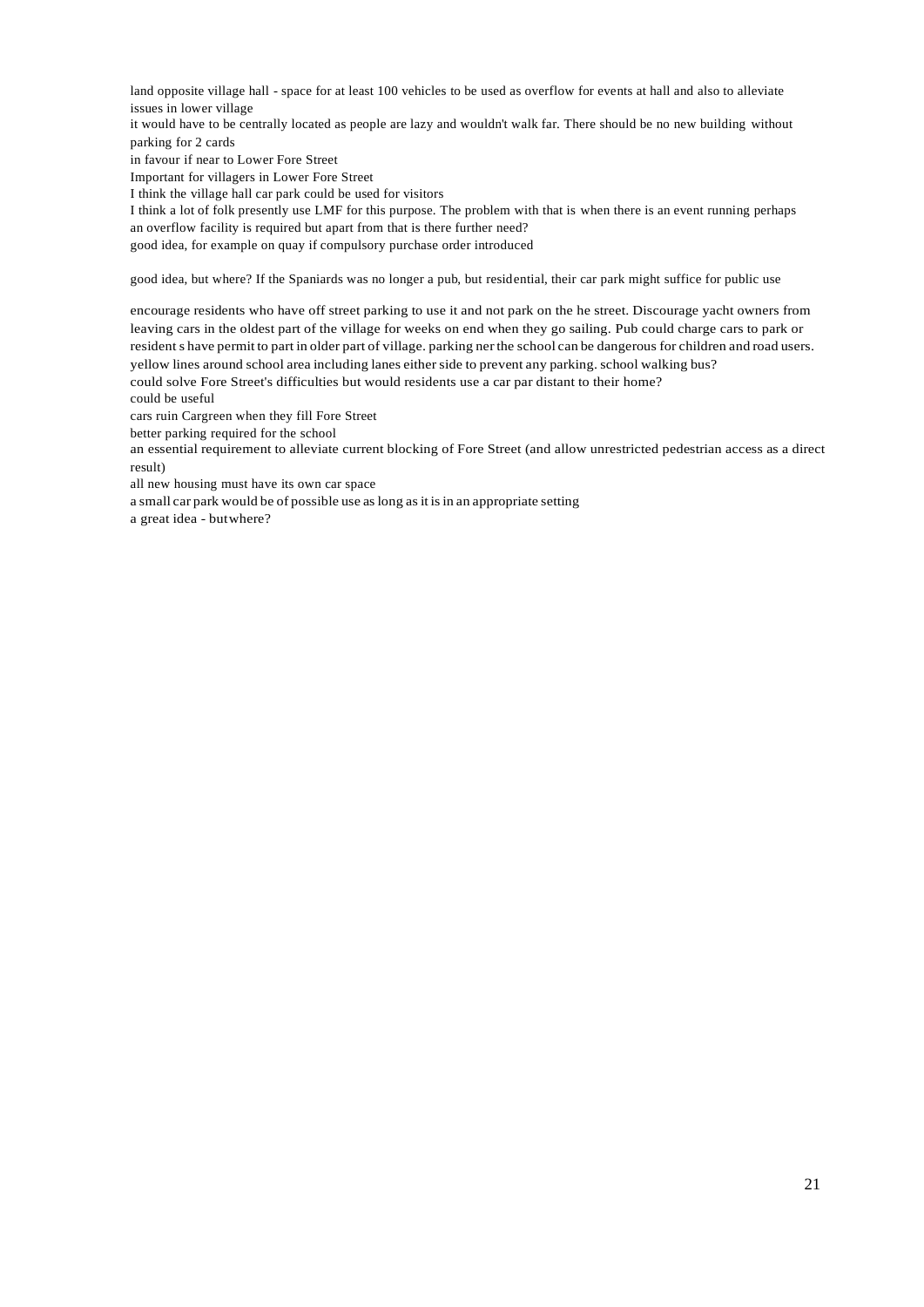24 If you have views you would like to express on the following subjects below please do so here

24b Hedge trimming

yes but after spring flower and nesting season and where it affects traffic yes would not like to see any less hedge trimming would like the road at Ellbridge to be kept trimmed every year would be a decided plus if those concerned could be persuaded on a more frequent regime when the hedges are growing traffic slows down We're always grateful when the roads become clear and easy to use again We at Vinegar Hill have had our hedges trimmed x1 in 5 years, only then after repeated requests We are extremely fortunate that our hedges are beautifully tended and are grateful to those that do it very poor this year. Has increased risk of accidents significantly for walkers, horse riders and motorists. Had several near misses on foot Very important to allow clear lines of sight to lanes VERY important for road safety, additional if possible during summer months very important - especially at the narrows Twice a year Too severe and too frequent. We have lovely wild flower hedges that do NOT need to be cut more than once a ? - which came first: hedgerows or the motor car?! this should be mandatory for farmers and land owners to ensure good traffic visibility This should be done a lot more in certain places and it would relieve a lot of problems think of nesting birds - cut accordingly they need trimming summer months can be dangerous especially the narrows just north of Wayton. But there is an ecological reason for not trimming the hedges more often so I believe Sometimes it is left a little too long before it is cut, particularly in the narrows, and it can become quite dangerous, although I do appreciate this can be due to weather conditions, nesting birds, time of year etc some required Should be regular, more controlled and less random should be kept at the current standard with due regard to NOT disturbing wildlife as much as possible should be done when needed NOT after first few accidents should be done a lot more. Road extremely dangerous during summer months should be cut so oncoming cars can be seen should be a community activity supervised by the Parish Council see attached Regularly in season ParishCouncil need to putin place hedge cutting for visibility during the summermonths before skid marks and glass appear in the road. At present farmers/land owners are unable to cut hedges during March-September but councils can under health & safetyrules Once a year is sufficient. Maybe teach people not to worry about scratching their car ha ha ok as current Not frequent enough in the summer. Difficult to see oncoming traffic not done often enough. This year it has been left to overgrow making it dangerous to drive due to poor visibility and causing damage to vehicles paintwith scratches.Absolutely disgust3d at how badly the hedges have been maintained or tobe more exact they haven't!! Needs to be more frequent needs to be assessed regularly needs doing more often. Shocking mess always left behind total mess! needed to be done more often in growing season necessity necessary for sight lines on the eh narrows on a regular basis more timely hedge trimming.Lives are more important than protecting a few flowers. High hedges can be dangerousfor horse riders/runners/cyclists/dog walkers More should be done more often than twice a year especially round road signs More maintenance managing and using the hedges for wood fuel similar to the 'Cordiale project' main route out of village towards Pentillie and Stockadon needs cutting more often landowners are responsible and should be charged for cutting if they do not maintain themselves keep regulartrim in the narrows only/around to Highdown area to keep visual ability from one end to the other it needs to be done more frequently so that speed limit signs are not covered up particularly the 20mph it makes such a difference to visibility that it should be more often